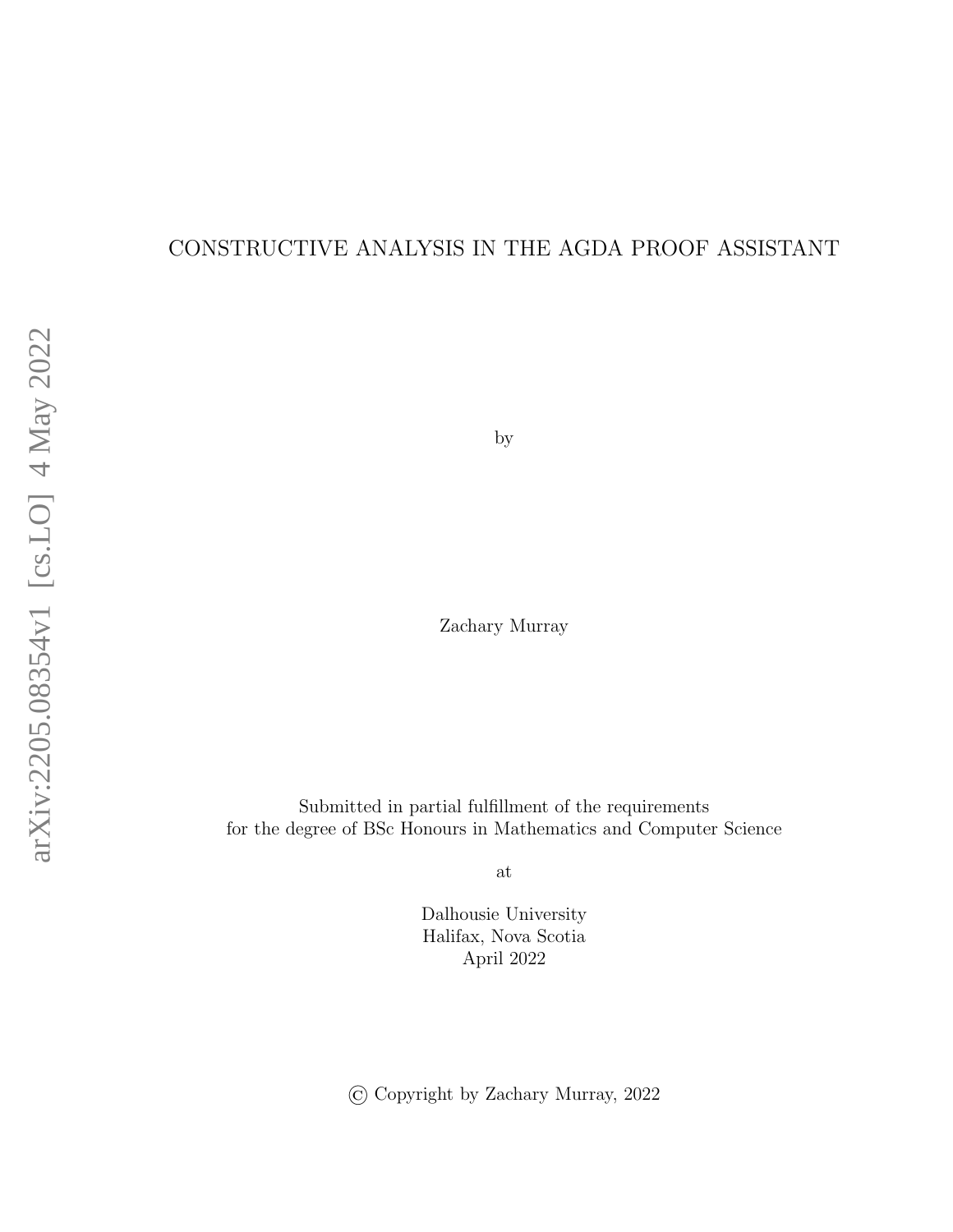# Table of Contents

| iv                                 |                          |                                                   |                         |  |  |  |  |  |
|------------------------------------|--------------------------|---------------------------------------------------|-------------------------|--|--|--|--|--|
|                                    |                          |                                                   | $\mathbf{V}$            |  |  |  |  |  |
|                                    | Chapter 1<br>$\mathbf 1$ |                                                   |                         |  |  |  |  |  |
|                                    | 1.1                      |                                                   | $\mathbf{1}$            |  |  |  |  |  |
|                                    | 1.2                      |                                                   | $\mathbf{1}$            |  |  |  |  |  |
|                                    | 1.3                      |                                                   | $\overline{2}$          |  |  |  |  |  |
|                                    | 1.4                      | Constructive Analysis in the Agda Proof Assistant | $\overline{2}$          |  |  |  |  |  |
|                                    | Chapter 2                |                                                   | $\overline{\mathbf{4}}$ |  |  |  |  |  |
|                                    | 2.1                      |                                                   | $\overline{4}$          |  |  |  |  |  |
|                                    | 2.2                      |                                                   | $\overline{5}$          |  |  |  |  |  |
| Chapter 3<br>Constructive Analysis |                          |                                                   |                         |  |  |  |  |  |
|                                    | 3.1                      |                                                   | $\boldsymbol{6}$        |  |  |  |  |  |
|                                    | 3.2                      |                                                   | $\boldsymbol{6}$        |  |  |  |  |  |
|                                    | 3.3                      |                                                   | $\overline{7}$          |  |  |  |  |  |
|                                    | 3.4                      |                                                   | 11                      |  |  |  |  |  |
|                                    | 3.5                      |                                                   | 15                      |  |  |  |  |  |
|                                    | Chapter 4                |                                                   | 16                      |  |  |  |  |  |
|                                    | 4.1                      |                                                   | 16                      |  |  |  |  |  |
|                                    | 4.2                      |                                                   | 16                      |  |  |  |  |  |
| 4.3                                |                          |                                                   | 22                      |  |  |  |  |  |
|                                    |                          | 4.3.1                                             | 22                      |  |  |  |  |  |
|                                    |                          | 4.3.2<br>4.3.3                                    | 24<br>25                |  |  |  |  |  |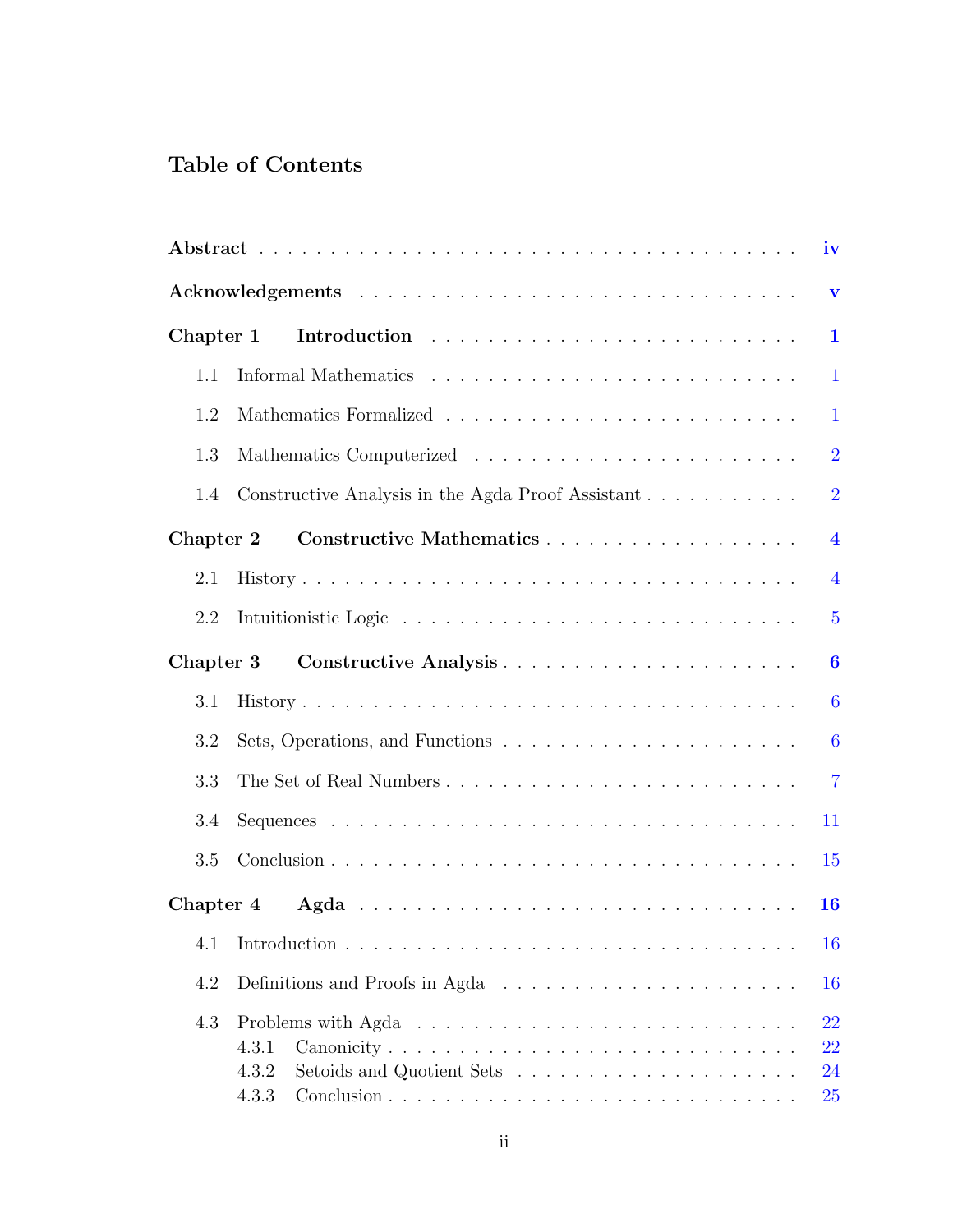|  | Chapter 5 Constructive Analysis in Agda 26       |  |  |  |  |
|--|--------------------------------------------------|--|--|--|--|
|  |                                                  |  |  |  |  |
|  |                                                  |  |  |  |  |
|  | 5.3 The Real Numbers and Software Engineering 28 |  |  |  |  |
|  |                                                  |  |  |  |  |
|  |                                                  |  |  |  |  |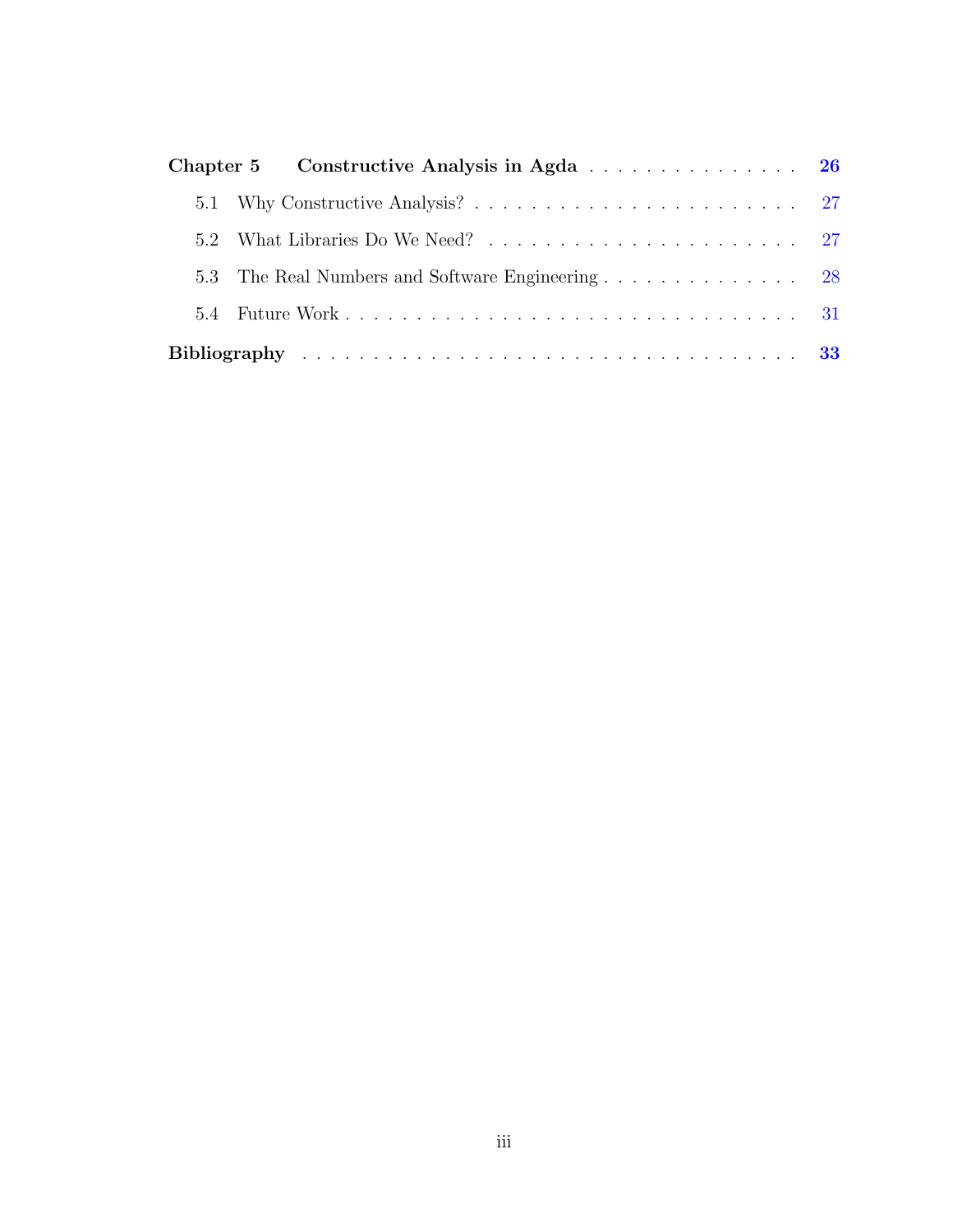# <span id="page-3-0"></span>Abstract

Proof assistant software has recently been used to verify proofs of major theorems, yet even the libraries of some of the most prominent proof assistants lack much of undergraduate mathematics. In particular, the Agda proof assistant has no formalization of the real numbers and their arithmetic. In this thesis, I present my implementation of Errett Bishop's constructive real numbers in Agda, including their arithmetic, ordering, and fundamental results, such as uncountability and Cauchy completeness. We will also survey the basic concepts of constructive analysis and the Agda proof assistant.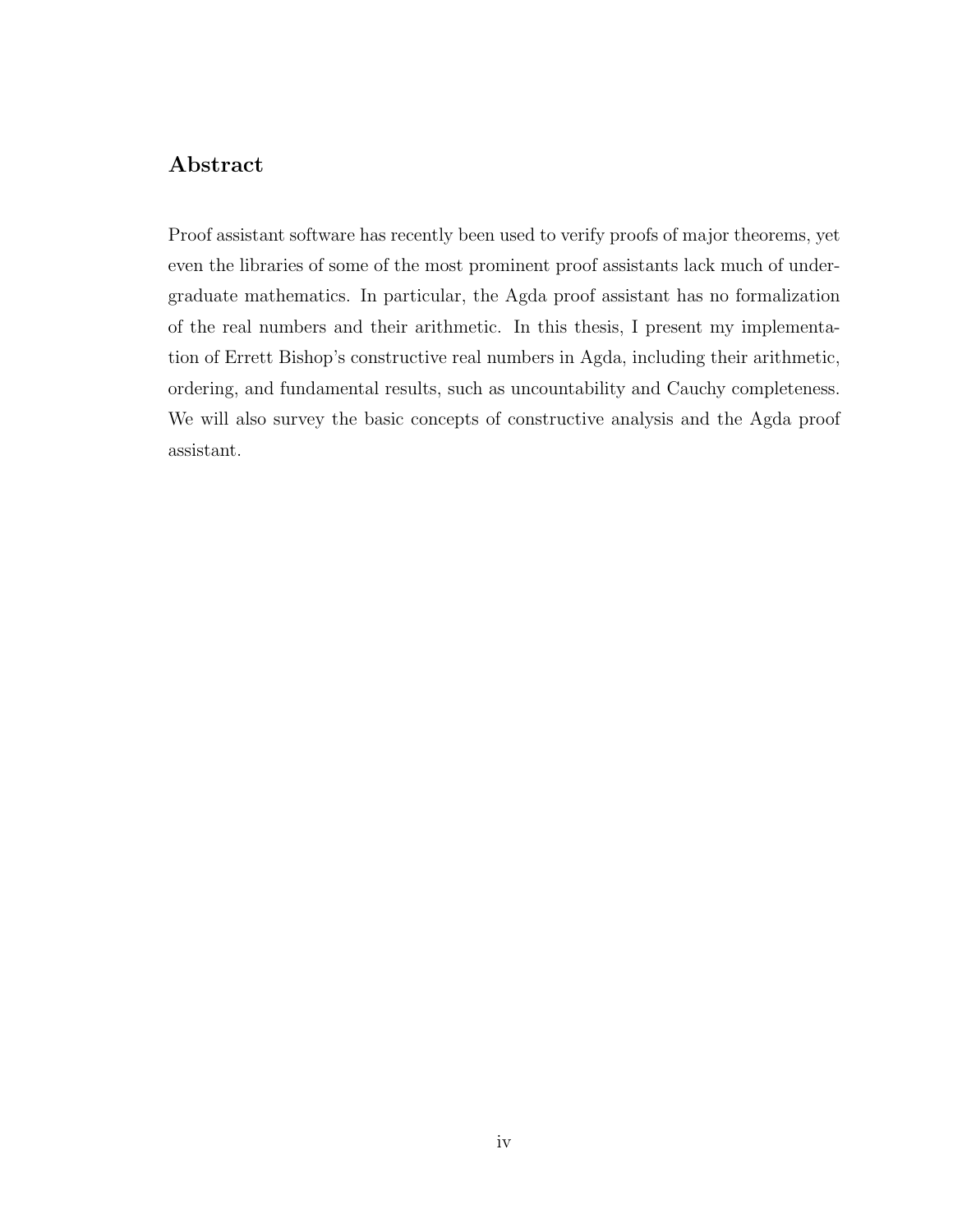# <span id="page-4-0"></span>Acknowledgements

First, thank you to my supervisor, Dr. Peter Selinger, for your guidance and comments, especially on efficiency and design, and for teaching me Agda in the first place. Thanks to Dr. Frank Fu for his teaching of MATH 2112 in the summer of 2018, in particular for briefly banning the use of the law of the excluded middle, which is what led me to study constructivism and type theory. I am also grateful to the David and Faye Sobey Foundation for helping make this project possible with their generous research scholarship during the summer of 2021.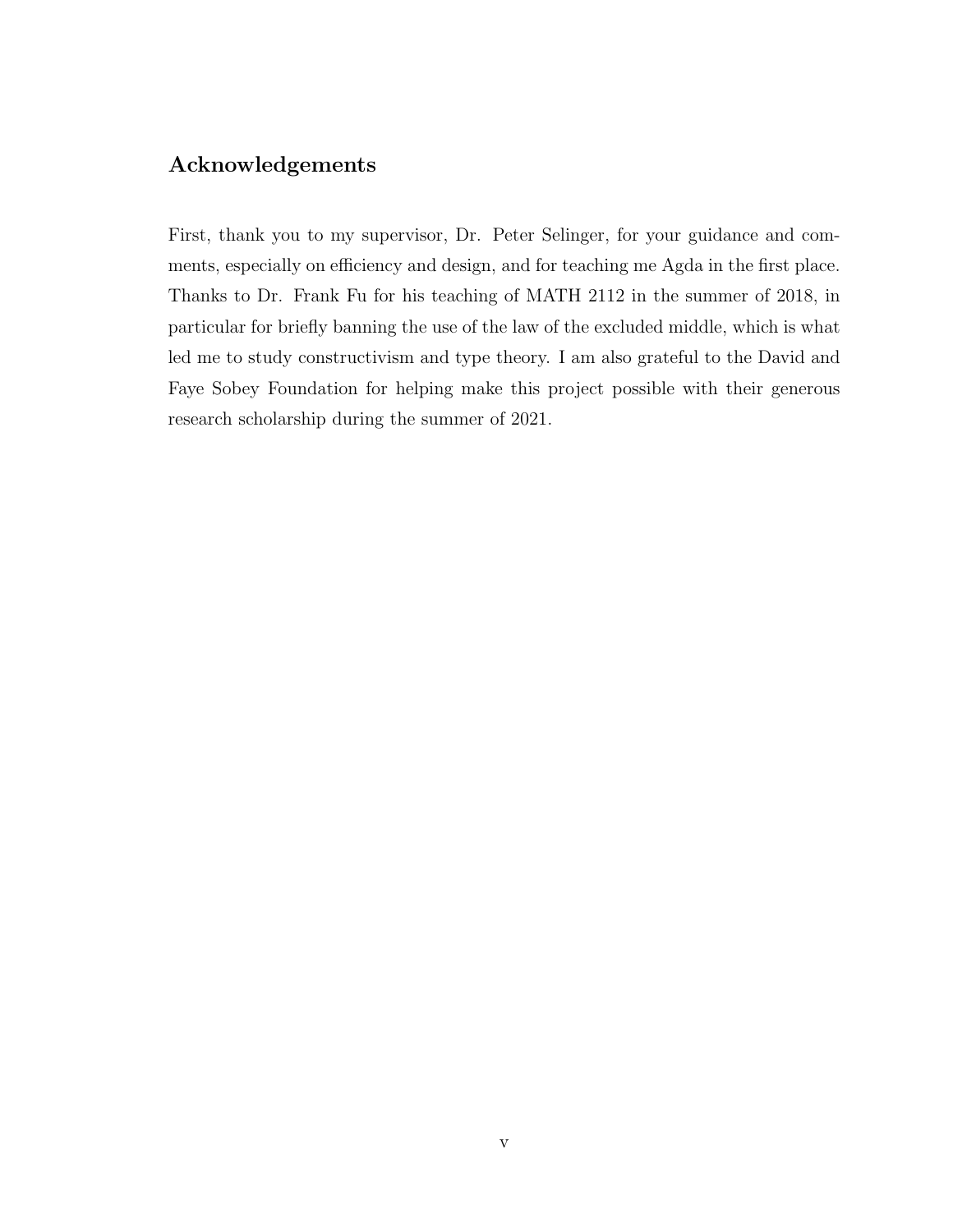# <span id="page-5-0"></span>Chapter 1

# Introduction

## <span id="page-5-1"></span>1.1 Informal Mathematics

Modern mathematicians write their proofs in an informal style in natural language. A paper's readers are assumed to have much expertise in the topic being studied. This allows the paper's authors to skip seemingly trivial details in their proofs, focusing only on the bigger details, and the bigger picture. Informal mathematics, in this sense, is extremely efficient. It is relatively easy to write a proof informally. Likewise, it is relatively easy for the reader to pick up the key ideas and concepts.

However, it can also be easy to make errors in informal mathematics. While it is common for papers written in the informal style to have minor errors, these errors are usually easily fixed. On the other hand, severe errors, which either cannot be fixed or would be very difficult to fix, are relatively uncommon.

But severe errors do appear in informal mathematics, even within published papers. Fermat's last theorem is infamous for the number of erroneous proofs published. Even Andrew Wiles's original proof contained a severe flaw, which took years to fix.

## <span id="page-5-2"></span>1.2 Mathematics Formalized

Proofs written in a formal setting, like Fitch-style natural deduction, have been a staple of courses in discrete mathematics for years. Such sterilized formalism familiarizes students with the exact logical rules mathematicians are allowed to use in informal proofs. These logical rules are, of course, usually unmentioned in informal proofs, but they are always hidden in the background.

Anyone who has written a fully formal proof, even of simple logical laws, knows it is incredibly time consuming. There is so much detail that the intuition behind the proof is lost to the reader. The benefit is that errors are easily identified. Indeed, it seems such errors could be checked by a computer.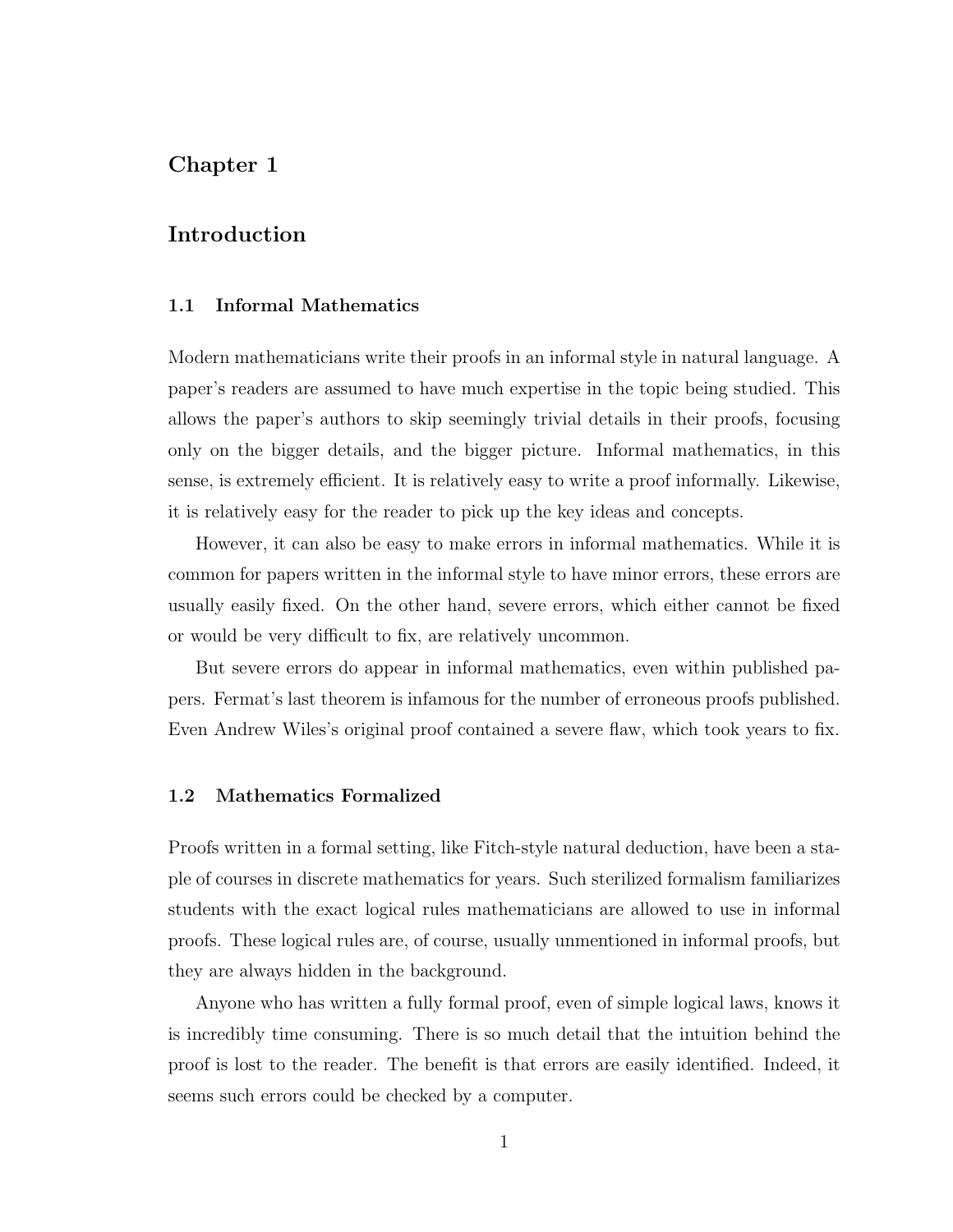## <span id="page-6-0"></span>1.3 Mathematics Computerized

If all informal proofs were written out formally so that a computer could read the formal proof and verify it, then severe errors would almost never be published. But writing out such a formal proof is too time consuming, and we first need to program the computer to be able to verify formal proofs.

Proof assistant software aims to solve this problem. Proof assistants allow users to write their proofs somewhere in between informal and formal. Informal enough that, hopefully, anyone reading the proof can pick out the key ideas, and also so that the proof does not take as long to write as a fully formal proof. But formal enough that the proof assistant can figure out the rest of the details, thus constructing and verifying a fully formal proof.

Proof assistants have already been used to eliminate the possibility of error in famous proofs. A proof of the four colour theorem was verified in the Coq proof assistant by Georges Gonthier, finally ending a long history of false proofs and controversy [\[5\]](#page-37-1).

## <span id="page-6-1"></span>1.4 Constructive Analysis in the Agda Proof Assistant

This thesis describes an implementation of mathematics in a proof assistant. We implement a basic theory of real numbers and sequences and series. In particular, we implement these aspects from the American analyst Errett Bishop's constructive analysis. The proof assistant we use is Agda.

In implementing this constructive analysis, we hope to achieve two goals.

- 1. Implement a theory of real numbers in Agda.
- 2. Study the problems a user implementing everyday mathematics may encounter in a proof assistant.

For the first goal, we note that, at the time of writing, the Agda standard library is lacking a theory of real numbers. We hope that this thesis will help solve this problem.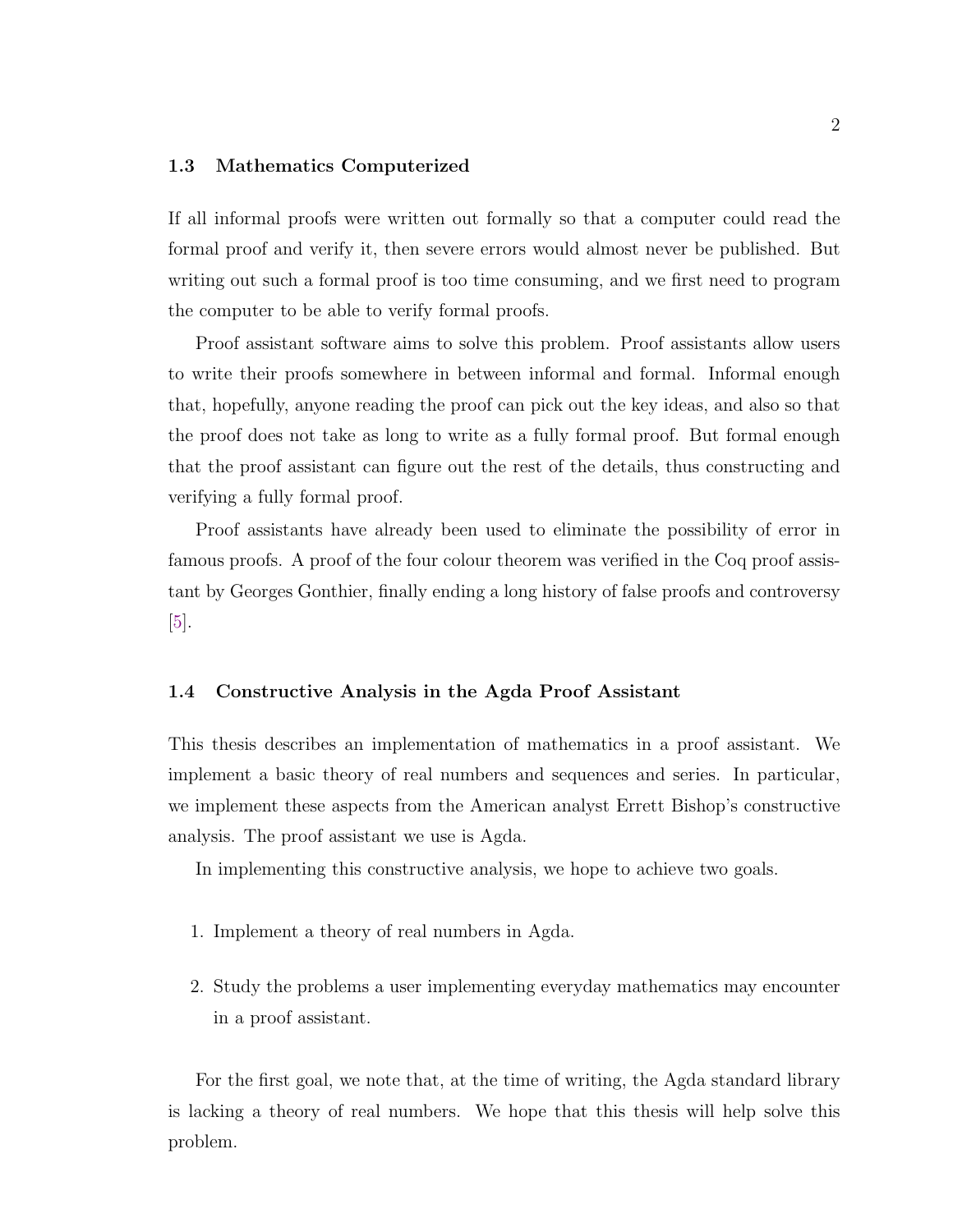For the second goal, it must be admitted that most mathematicians do not use proof assistants. Those that do tend to focus on mathematics other than analysis. It will be useful, then, to see how feasible analysis is in Agda.

The result of this project is an Agda library consisting of over 6000 lines of code. In this thesis, we provide some background in both constructive analysis and Agda so that we can discuss the stated problems.

This thesis is aimed at three audiences. The first audience is the proof assistant community. This audience will probably be more interested in the first problem, and thus in the library itself. For them, the most useful parts of this thesis are probably the background material on constructive analysis in Chapter [3,](#page-10-0) the discussion of the library in Chapter [5,](#page-30-0) and the library at [\[11\]](#page-37-2).

The second audience is mathematicians curious about proof assistants, but who are unsure about how useful they can be and what problems the average user will encounter. This audience will probably care more about the first problem than the second problem. The most useful material for them should be the introduction to Agda in Chapter [4.](#page-20-0)

The third audience is those interested in learning about constructive mathematics. On the one hand, constructive mathematics, historically done on paper, is increasingly concerned with proof assistants. On the other hand, the design of proof assistants tends to favour constructive mathematics, and this itself is worth studying. Moreover, Bishop's constructive analysis has been an area of keen interest in constructive mathematics since its appearance in 1967. As we will discuss the history and problems of each of these points, every chapter except, perhaps, Chapter [5,](#page-30-0) should be of interest to the third audience.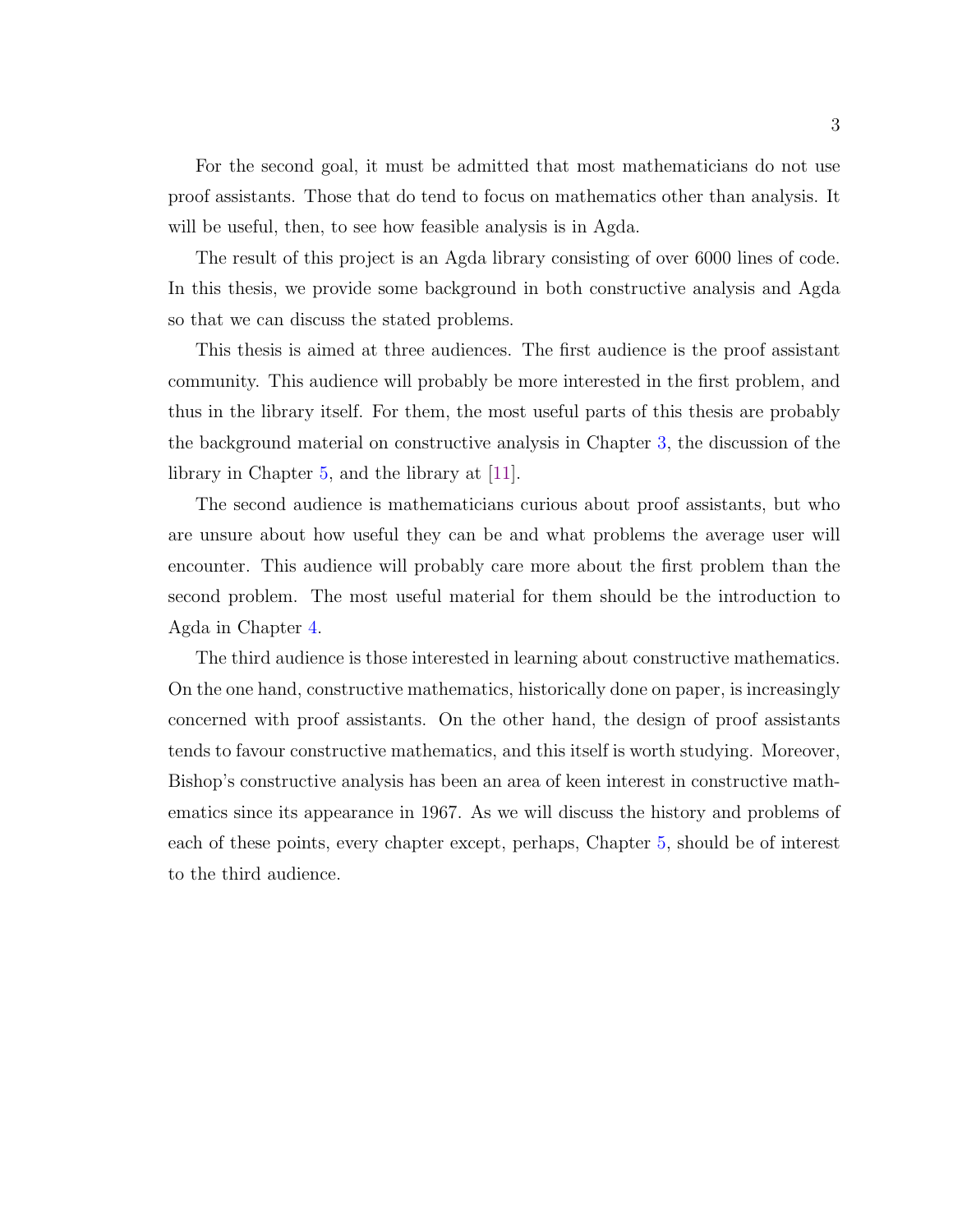# <span id="page-8-0"></span>Chapter 2

# Constructive Mathematics

## <span id="page-8-1"></span>2.1 History

Constructive mathematics finds its roots in philosophical debates concerning the foundations of mathematics during the late 19th and early 20th centuries. Questioning the role and validity of infinities in proofs and driven by concerns about set-theoretic antinomies like Russell's paradox, philosophers and mathematicians debated the existence and character of a foundation of mathematics. Thus three competing schools of thought emerged, namely the formalism of German mathematician David Hilbert, the logicism of the logicians Gottlob Frege and Bertrand Russell, and finally, the intuitionism of Dutch topologist L.E.J. Brouwer.

Of the three, it is Brouwer's intuitionism that is constructivist. Intuitionists conceive of mathematics as part of human consciousness. Mathematical objects cannot be said to exist outside of the human mind, and a proposition is proved when it is witnessed by a sequence of mental constructions. From intuitionism, we abstract the core tenet of constructive mathematics: To exist is to be constructed.

As a result, constructivists must not assume the principle of double negation (DNE) (i.e.,  $\neg \neg P \implies P$ ) since we could then prove  $\exists x P(x)$  from  $\neg \neg \exists x P(x)$ . Such proofs do not specify how to construct the  $x$  it claims to exist. If we commit to the common view that mathematical objects exist, then DNE forces us to conclude that x must have some sort of external and mind-independent existence. Because the law of the excluded middle (LEM) (i.e.,  $P \vee \neg P$ ) is logically equivalent to DNE, constructivists also reject LEM.

Intuitionism, however, was seen as an untenable foundational philosophy of mathematics. The rejection of LEM places limitations on analysis, and fundamental results like the Intermediate Value Theorem are not provable constructively. Further, the intuitionists subscribed to Kant's view that time is a part of the mind which makes our conscious experience possible, and not part of the external world, and they also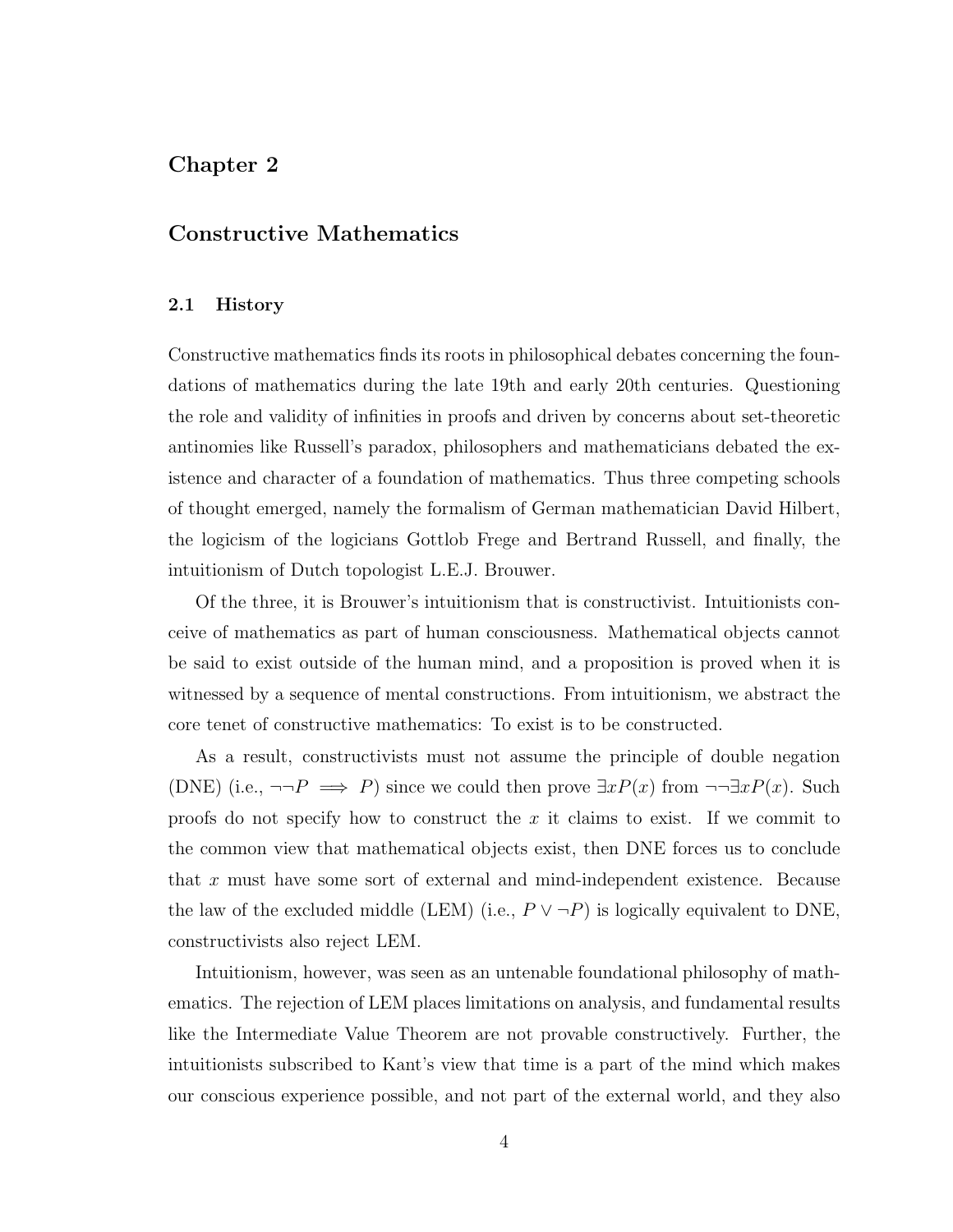rely on the concept of free will. The intuitionistic continuum is dependent on these philosophical imports, and philosophical arguments become vital to analysis. This results in strange conclusions, such as every function of a real variable being continuous. Intuitionism is thus at odds with standard mathematical practice thanks to its philosophical baggage and odd results.

Because intuitionism was the dominant constructivist school, its mystic character became associated with constructivism more generally. Due to the oddities of intuitionistic analysis, it was believed that analysis could not be carried out constructively. Hilbert went as far as to claim that "Taking the principle of excluded middle from the mathematician would be the same, say, as proscribing the telescope to the astronomer or to the boxer the use of his fists" [\[6,](#page-37-3) p. 476].

## <span id="page-9-0"></span>2.2 Intuitionistic Logic

Modern constructivists use *intuitionistic logic* in place of classical logic. Intuitionistic logic is essentially classical logic without the law of the excluded middle or any equivalent axiom. Perhaps the most popular form of intuitionistic logic is the Brouwer-Heyting-Kolmogorov (BHK) interpretation. A proposition P is identified with the set of its proofs. The interpretation of the logical connectives is summarized in Table [2.1.](#page-9-1) The left column represents the proposition  $P$  we wish to prove, and the right column defines what a proof of P is.

| Proposition      | Proof Requirement                                            |
|------------------|--------------------------------------------------------------|
| $P \implies Q$   | A function mapping proofs of $P$ to proofs of $Q$            |
| $P \wedge Q$     | A pair $(p, q)$ of a proof p of P and a proof q of Q         |
| $P \vee Q$       | A pair $(0, p)$ , where p is a proof of P or a pair $(1, q)$ |
|                  | where q is a proof of $Q$                                    |
| $\exists x P(x)$ | A pair $(a, p)$ of some a and a proof of $P(a)$              |
| $\forall x P(x)$ | A function that maps objects x to a proof of $P(x)$          |
| $\neg P$         | A proof of $P \implies \bot$                                 |

<span id="page-9-1"></span>Table 2.1: Intuitionistic characterization of logical connectives.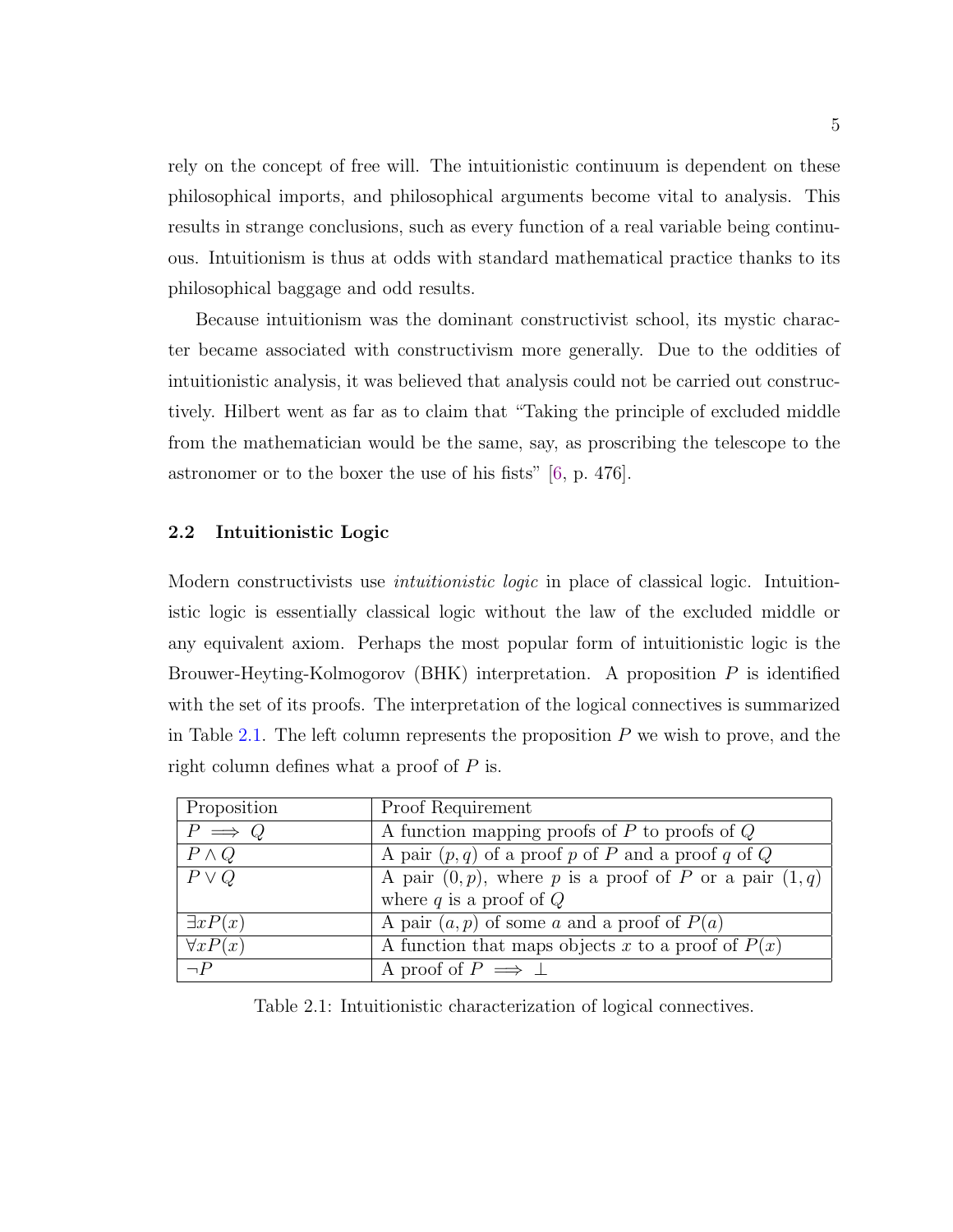# <span id="page-10-0"></span>Chapter 3

# Constructive Analysis

## <span id="page-10-1"></span>3.1 History

We are not interested in properties of the positive integers that have no descriptive meaning for finite man... If God has mathematics of his own that needs to be done, let him do it himself.

Errett Bishop, Constructive Analysis [\[2,](#page-37-4) p. 5]

Errett Bishop (1928–1983) was an American analyst and a leading figure in the development of modern constructive mathematics. Like the intuitionists, Bishop believed that mathematics was a creation of the mind, and was disturbed by the free use of the law of the excluded middle and other nonconstructive principles, referring to classical mathematics as "idealistic" [\[2,](#page-37-4) pp. 4-12]. However, Bishop was disappointed by the intuitionists' focus on philosophical speculation over carrying out practical constructive mathematics. In an effort to save constructive mathematics from the disdain afforded it by its association with intuitionism, Bishop set out to rebuild constructive analysis in a manner that captured both the criticisms of the constructivists and the essence of classical analysis. Thus Bishop published the Foundations of Constructive Analysis in 1967, and, later, an updated volume with Douglas S. Bridges [\[2\]](#page-37-4), which we follow in this chapter with added commentary. It may please the reader to know that every numbered result in this section has been formally verified in this thesis's library [\[11\]](#page-37-2).

## <span id="page-10-2"></span>3.2 Sets, Operations, and Functions

A constructive theory of sets must require, of course, that its sets be "constructible" in some suitable sense. A set in Bishop's sense is thus defined by rules to construct an element of the set and an equivalence relation on the set that determines what it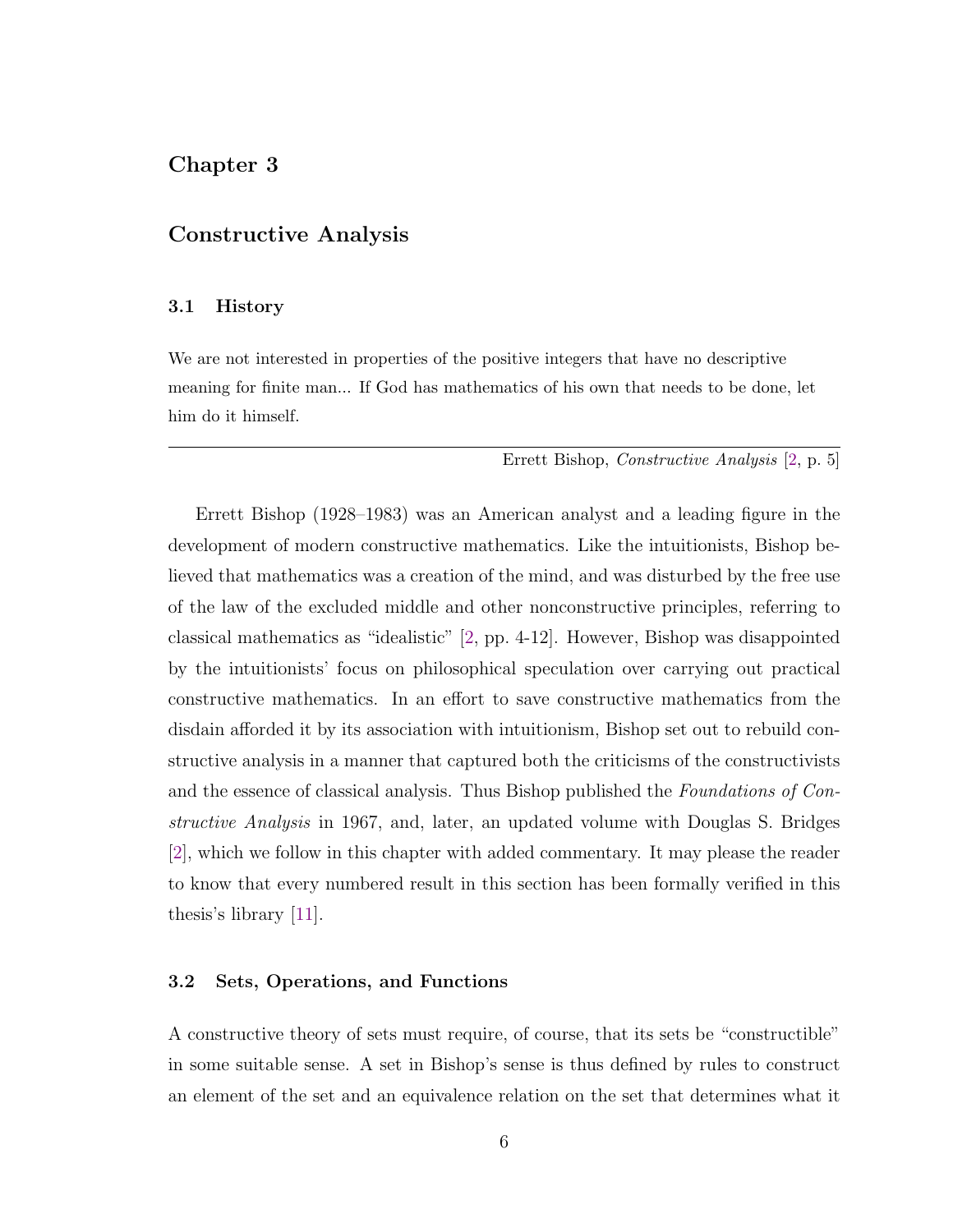means for two of its elements to be equal.

Thus Bishop's theory immediately distinguishes between intensional and extensional equality, where the extensional equality is given by a set's equipped equivalence relation. Bishop takes it a step further, defining an *operation* from a set  $A$  to a set  $B$ by a "finite routine" intensionally mapping each element of  $A$  to an element of  $B$ , and a function from  $A$  to  $B$  by an operation from  $A$  to  $B$  that respects the extensional equality of A. An operation respects intension, and a function respects extension.

Those unfamiliar with constructive mathematics may be confused at why this distinction between operation and function is used. Why not take the quotient of a set over its equipped equivalence relation instead? Simply put, Bishop thinks that quotients would be pointless in his constructive setting [\[2,](#page-37-4) p. 12]. Recall that sets are defined by rules to be satisfied to construct an element. An equivalence class A (which is nonempty by definition) would thus be defined by explicitly providing an element  $x$  of  $A$  and the equivalence relation. Hence, the boilerplate that comes with the equivalence class adds nothing, and we instead prove that operations like addition are functions in the sense we have defined. This may not be a satisfying conclusion, but there are other reasons for avoiding quotients and equivalence classes which we will see when discussing proof assistants in Chapter [4.](#page-20-0)

Finally, we note that the underlying logic of Bishop's system is essentially intuitionistic logic under the Brouwer-Heyting-Kolmogorov interpretation. We will now discuss some fundamental definitions and theorems regarding Bishop's real numbers, sequences, and series, taken from Bishop and Bridges Constructive Analysis [\[2\]](#page-37-4).

## <span id="page-11-0"></span>3.3 The Set of Real Numbers

We will define the real numbers and their equality, and explore some of their properties. Note that we are using Bishop's conception of sets, operations, and functions, along with the BHK interpretation of logic.

<span id="page-11-1"></span>**Definition 3.3.1.** A sequence  $(x_n)$  of rational numbers is *regular* if for all  $m, n \in \mathbb{N}$ we have

$$
|x_m - x_n| \le \frac{1}{m} + \frac{1}{n}.\tag{3.1}
$$

A real number is a regular sequence of rational numbers. Two real numbers  $x \equiv (x_n)$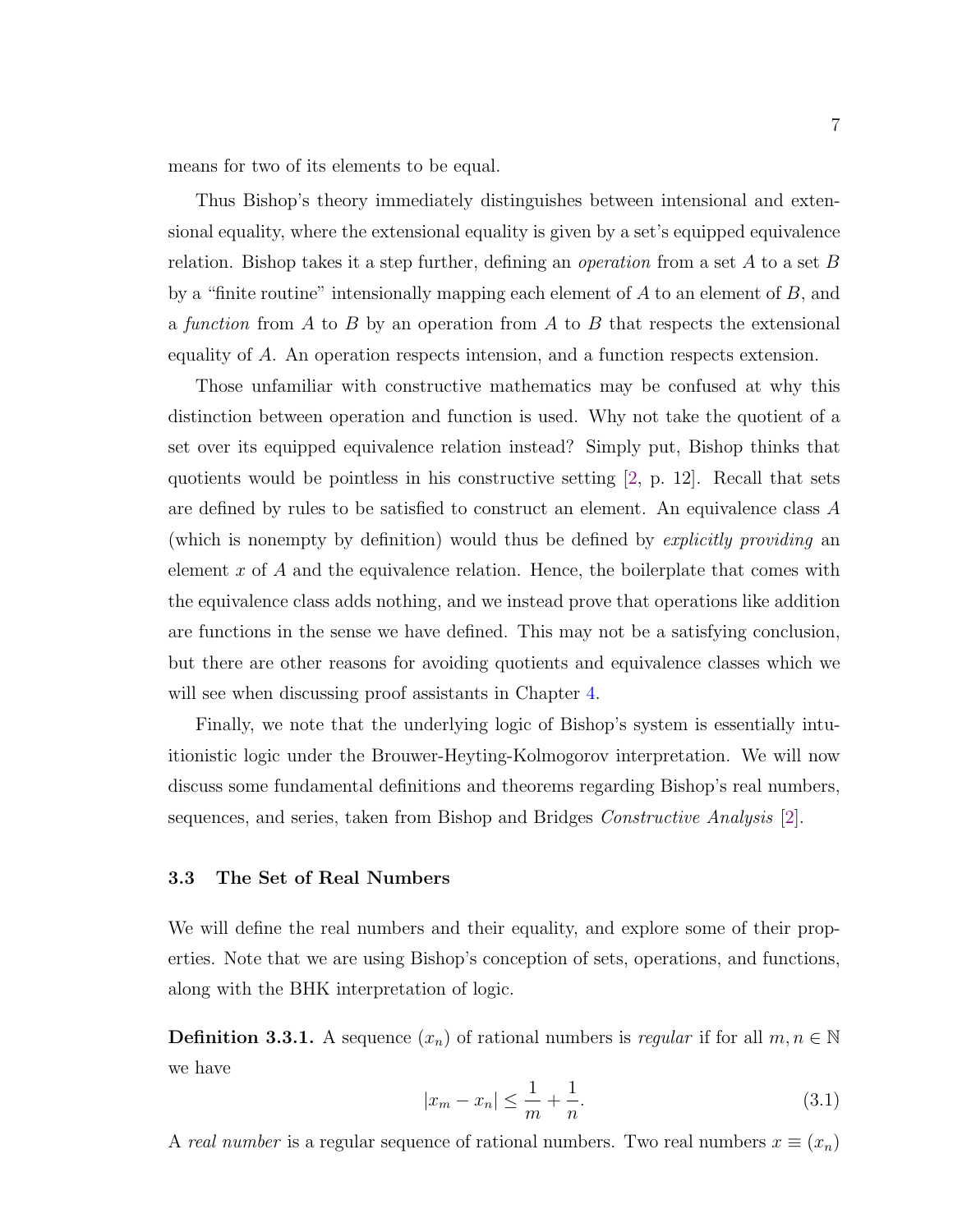and  $y \equiv (y_n)$  are *equal*, written  $x = y$ , if for all  $n \in \mathbb{N}$  we have

<span id="page-12-0"></span>
$$
|x_n - y_n| \le \frac{2}{n}.\tag{3.2}
$$

While reflexivity and symmetry are obvious, it is not as clear that equality of real numbers is transitive. It is a consequence of the following result.

<span id="page-12-2"></span>**Proposition 3.3.2.** The real numbers  $x \equiv (x_n)$  and  $y \equiv (y_n)$  are equal if and only if for each  $j \in \mathbb{N}$  there is  $N_j \in \mathbb{N}$  such that for all  $n \geq N_j$  we have

<span id="page-12-1"></span>
$$
|x_n - y_n| \le \frac{1}{j}.\tag{3.3}
$$

*Proof.* Suppose  $x = y$ . For each  $j \in \mathbb{N}$ , take  $N_j \equiv 2j$ . The desired result follows directly from  $(3.2)$ .

Conversely, suppose that, for each  $j \in \mathbb{N}$ , there is  $N_j \in \mathbb{N}$  such that for all  $n \ge N_j$ we have [\(3.3\)](#page-12-1). To show  $x = y$ , we must show that [\(3.2\)](#page-12-0) holds. Consider an arbitrary  $k \in \mathbb{N}$  and let  $j \equiv 3k$ . By assumption, there exists  $N_j \in \mathbb{N}$  such that

$$
|x_{N_j} - y_{N_j}| \le \frac{1}{j} = \frac{1}{3k}.
$$

Without loss of generality, we can assume that  $N_j \geq j$ . Using this and regularity of  $(x_n)$  and  $(y_n)$ , we have

$$
|x_n - y_n| = |x_n - y_n + (x_{N_j} - y_{N_j}) - (x_{N_j} - y_{N_j})|
$$
  
\n
$$
\leq |x_n - x_{N_j}| + |x_{N_j} - y_{N_j}| + |y_n - y_{N_j}|
$$
  
\n
$$
\leq (\frac{1}{n} + \frac{1}{N_j}) + \frac{1}{j} + (\frac{1}{n} + \frac{1}{N_j})
$$
  
\n
$$
\leq \frac{1}{n} + \frac{1}{3k} + \frac{1}{3k} + \frac{1}{n} + \frac{1}{3k}
$$
  
\n
$$
= \frac{2}{n} + \frac{1}{k},
$$

so

$$
|x_n - y_n| \le \frac{2}{n} + \frac{1}{k}.
$$

Since  $k \in \mathbb{N}$  was arbitrary, it follows that

$$
|x_n - y_n| \le \frac{2}{n},
$$

as desired.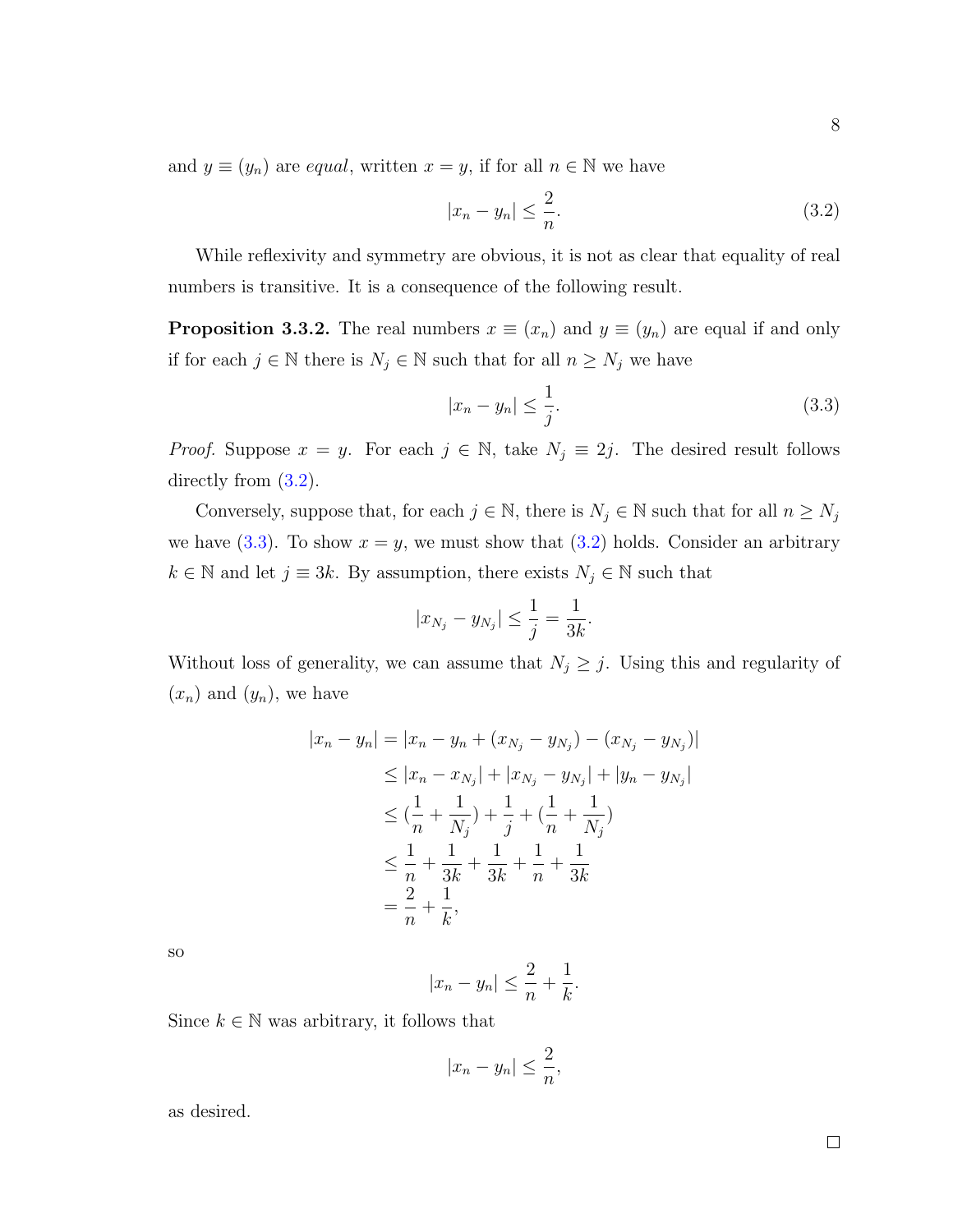Lemma 3.3.3. Equality of real numbers is an equivalence relation.

*Proof.* Reflexivity and symmetry are obvious. For transitivity, let  $x \equiv (x_n), y \equiv$  $(y_n)$ ,  $z \equiv (z_n)$  be regular sequences, and suppose  $x = y$  and  $y = z$ . Let  $j \in \mathbb{N}$  be arbitrary and set  $k \equiv 2j$ . By [\(3.3.2\)](#page-12-2), there exists  $N_k \in \mathbb{N}$  such that for all  $n \geq N_k$  we have

$$
|x_n - y_n| \le \frac{1}{k} = \frac{1}{2j}
$$

and  $N'_k \in \mathbb{N}$  such that for all  $n \geq N'_k$  we have

$$
|y_n - z_n| \le \frac{1}{k} = \frac{1}{2j}.
$$

Set  $N_j \equiv \max\{N_k, N'_k\}$ . Then for all  $n \ge N_j$  we have

$$
|x_n - z_n| \le |x_n - y_n| + |y_n - z_n|
$$
  
\n
$$
\le \frac{1}{k} + \frac{1}{k}
$$
  
\n
$$
= \frac{1}{2j} + \frac{1}{2j}
$$
  
\n
$$
= \frac{1}{j}.
$$

Since  $j \in \mathbb{N}$  was arbitrary, it follows from  $(3.3.2)$  that  $x = z$ .

From now on, we write  $\mathbb R$  to refer to the set of real numbers, that is, the collection of regular sequences equipped with the equivalence relation defined in Definition [3.3.1.](#page-11-1)

To see what real number arithmetic looks like with regular sequences, we will define addition.

**Proposition 3.3.4.** Given real numbers  $x \equiv (x_n)$  and  $y \equiv (y_n)$ , their sum

$$
(x_n) + (y_n) \equiv (x_{2n} + y_{2n})
$$

is a real number.

*Proof.* Let  $m, n \in \mathbb{N}$ . By regularity of  $(x_n)$  and  $(y_n)$ , we have

$$
|x_{2m} + y_{2m} - (x_{2n} + y_{2n})| \le |x_{2m} - x_{2n}| + |y_{2m} - y_{2n}|
$$
  

$$
\le \frac{1}{2m} + \frac{1}{2n} + \frac{1}{2m} + \frac{1}{2n}
$$
  

$$
= \frac{1}{m} + \frac{1}{n},
$$

so  $(x_{2n} + y_{2n})$  is regular.

 $\Box$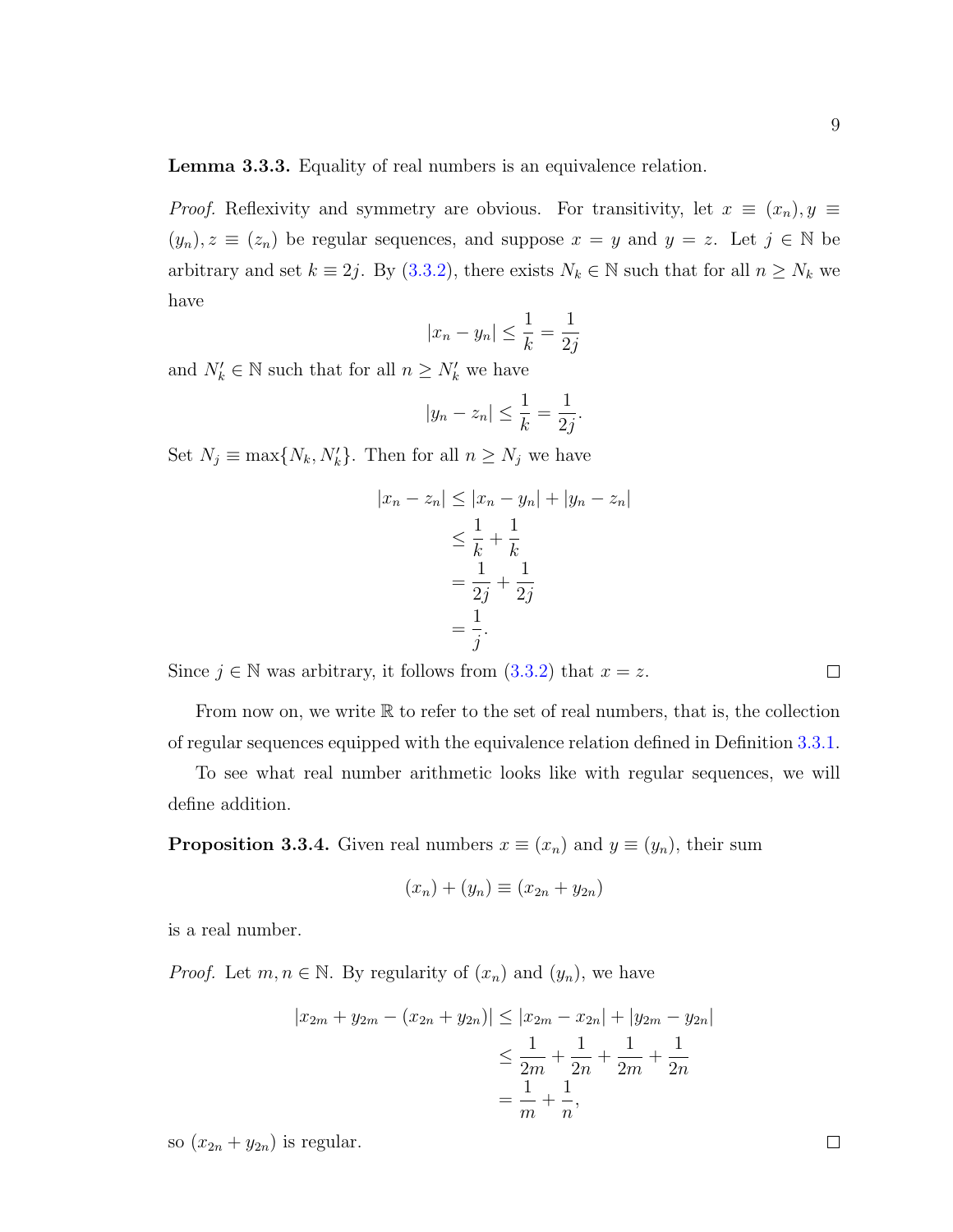Next, we define the order on R.

**Definition 3.3.5.** Let  $x, y \in \mathbb{R}$ . We write  $x < y$  if there exists  $n \in \mathbb{N}$  such that

$$
y_n - x_n > \frac{1}{n}.
$$

We write  $x \leq y$  if, for all  $n \in \mathbb{N}$ , we have

$$
y_n - x_n \ge -\frac{1}{n}.
$$

Notice that we do not define  $x \leq y$  to mean  $x < y \vee x = y$ . This is a double-edged sword. If we were to define  $x \leq y$  in such a manner, then  $\neg(x < y)$  would no longer imply  $y \leq x$ , since our constructive interpretation of logic would require us to prove either  $y < x$  or  $y = x$ . This is not possible constructively. But the current definition avoids this problem.

# **Proposition 3.3.6.** Let  $x, y \in \mathbb{R}$ . If  $\neg(x < y)$ , then  $x \geq y$ .

*Proof.* Let  $n \in \mathbb{N}$ . Suppose  $x_n - y_n < -\frac{1}{n}$  $\frac{1}{n}$ . Then  $y_n - x_n > \frac{1}{n}$  $\frac{1}{n}$ , and so  $x < y$ , contradicting our assumption. Thus  $x_n - y_n \geq -\frac{1}{n}$ , giving  $x \geq y$ .  $\Box$ 

Note that we freely used the fact that  $\neg (p \lt q)$  implies  $p \ge q$  for  $p, q \in \mathbb{Q}$ . This statement is easily proved constructively, but we needed to be careful with our definitions to prove it for R. Next, it is easy to constructively prove that  $\leq$  is a total order on  $\mathbb{Q}$ , but it cannot be constructively shown that  $\leq$  is a total order on  $\mathbb{R}$ . Finally, equality is decidable on Q, but not on R.

Naturally, one may wonder what other subtleties are hidden in constructive mathematics. One point that is clear from our discussion of the differences between Q and R is that, for  $x, y \in \mathbb{R}$ , the statement  $\neg(x = y) \implies x < y \lor x > y$  is not constructively valid. Thus for  $x, y \in \mathbb{R}$  we write  $x \iff y$  if  $x \iff y \lor y \iff x$ . In place of the classical use of  $x \neq y$  (i.e.,  $\neg(x = y)$ ), we tend to use  $\langle \rangle$ , since that is usually what we want from  $x \neq y$ . Bishop takes it a step further, writing  $x \neq y$  instead of  $x \ll y$ for  $x < y \vee y < x$ , but this is confusing by modern notational standards. We will encounter similar strangeness in the treatment of sequences and series.

Despite these oddities, it is worth noting that Bishop's continuum is consistent with the classical continuum, in that it is uncountable (Cantor's technique is constructive), and both the Archimedean property and the density of  $\mathbb Q$  in  $\mathbb R$  are constructively valid (we have verified their proofs in the Agda proof assistant, along with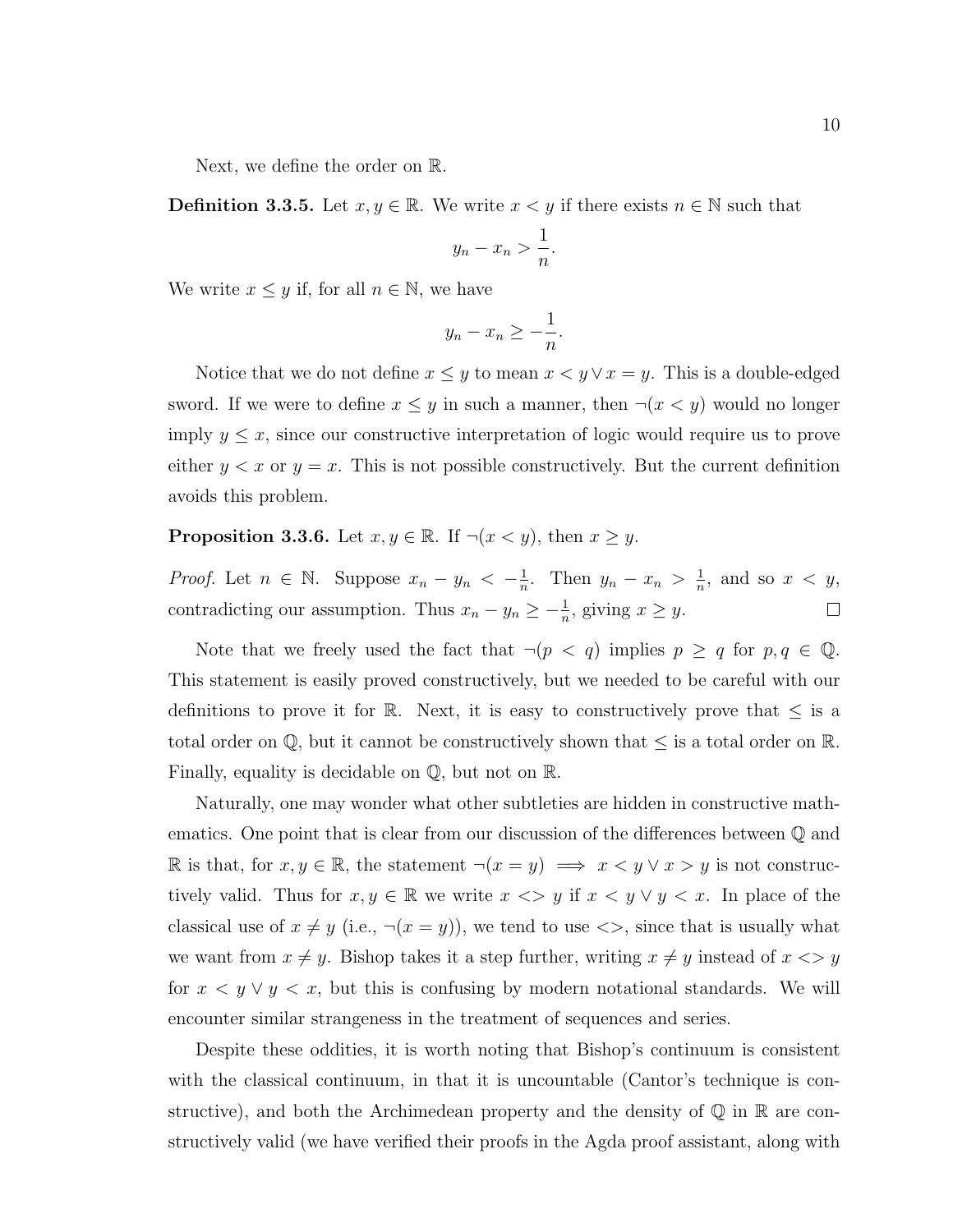all propositions, lemmas, and theorems in this chapter). But is Cauchy completeness constructively valid?

## <span id="page-15-0"></span>3.4 Sequences

Any constructive treatment of sequences that cannot prove Cauchy completeness of R is bound to be rejected in favour of the classical treatment. Classically, we often prove completeness by ultimately relying on the least upper bound property. But for the supremum of a nonempty subset  $S$  of  $\mathbb R$  that is bounded above to exist constructively, we would need to provide an algorithm to construct it, a tall order given that we know essentially nothing about the elements of S. Indeed, the least upper bound property is constructively invalid. Fortunately, there is a valid constructive proof of completeness in Bishop's system, though with some peculiarities we will later note.

<span id="page-15-1"></span>**Definition 3.4.1.** A sequence  $(x_n)$  of real numbers is a *Cauchy sequence* if for each  $k \in \mathbb{N}$  there is  $N_k \in \mathbb{N}$  such that for all  $m, n \ge N_k$  we have

$$
|x_m - x_n| \le \frac{1}{k}.\tag{3.4}
$$

**Definition 3.4.2.** A sequence  $(x_n)$  of real numbers *converges* to a real number l if for each  $k \in \mathbb{N}$  there is  $N_k \in \mathbb{N}$  such that  $n \geq N_k$ 

$$
|x_n - l| \le \frac{1}{k}.\tag{3.5}
$$

We say that  $(x_n)$  is *convergent* if there is a real number l such that  $(x_n)$  converges to l.

In Bishop's proof of completeness of  $\mathbb R$  we will need to know, for a real number  $x \equiv (x_n)$ , how accurately each  $x_n$  approximates x. We state the result without proof, for which the reader may refer to Lemma 2.14 in [\[2,](#page-37-4) p. 25] or the lemma-2-14 function in the RealProperties.agda file of  $|11|$ .

<span id="page-15-2"></span>**Proposition 3.4.3.** For each real number  $x \equiv (x_n)$ , we have

$$
|x - x_n| \le \frac{1}{n}
$$

for all  $n \in \mathbb{N}$ .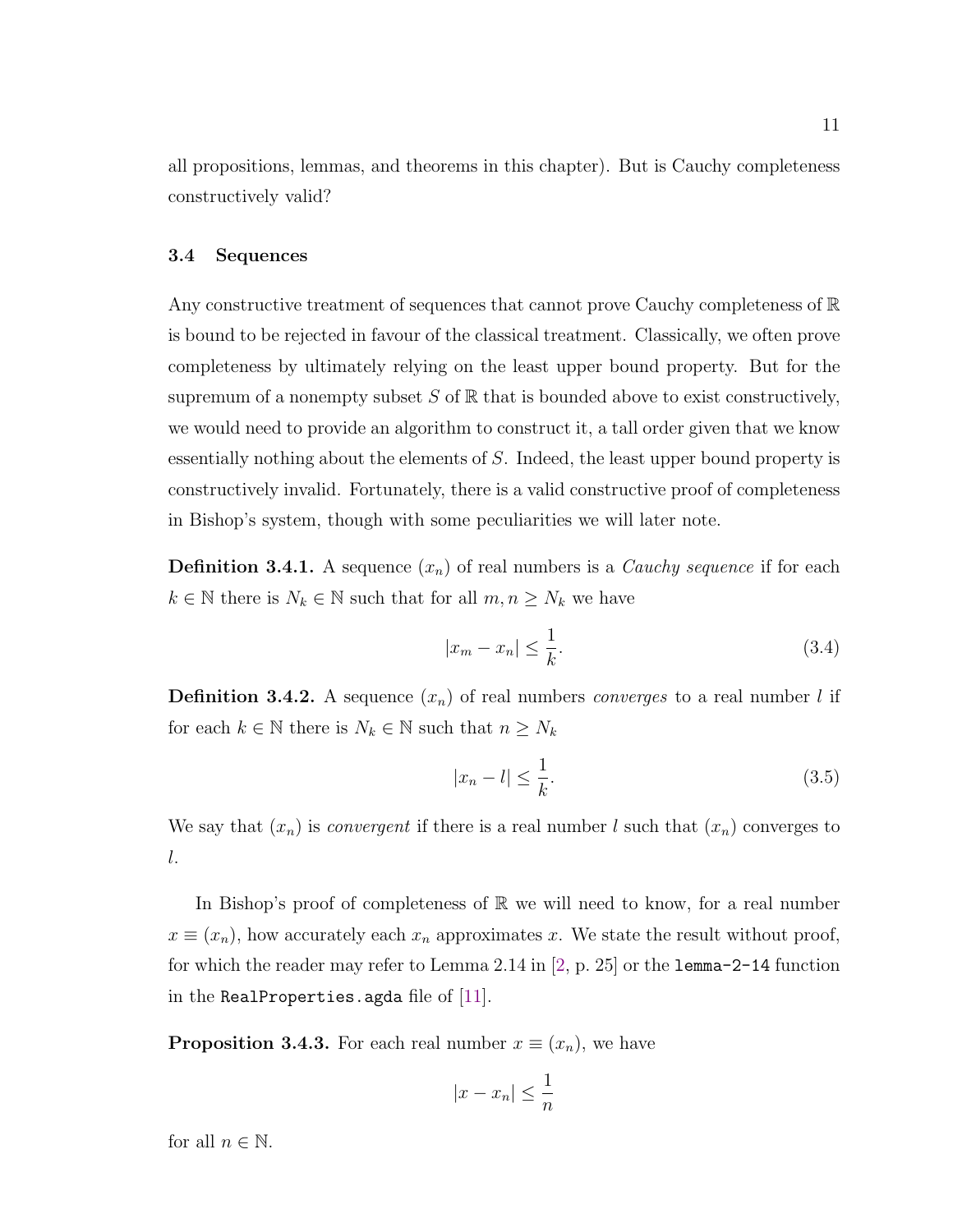**Theorem 3.4.4.** A sequence  $(x_n)$  of real numbers converges if and only if it is a Cauchy sequence.

*Proof.* Suppose  $(x_n)$  converges to some  $l \in \mathbb{R}$ . Let  $k \in \mathbb{N}$ . For  $(x_n)$  to be a Cauchy sequence, we must show that there is  $N_k \in \mathbb{N}$  such that for all  $m, n \ge N_k$  we have

$$
|x_m - x_n| \le \frac{1}{k}.
$$

By definition of convergence, there exists  $M_{2k} \in \mathbb{N}$  such that for all  $m, n \geq M_{2k}$  we have

$$
|x_n - l| \le \frac{1}{2k}
$$

.

Take  $N_k \equiv M_{2k}$ . Then for all  $m, n \ge N_k$  we have

$$
|x_m - x_n| \le |x_m - l| + |x_n - l|
$$
  

$$
\le \frac{1}{2k} + \frac{1}{2k} = \frac{1}{k},
$$

and we are done.

Conversely, suppose  $(x_n)$  is a Cauchy sequence. We will first construct a real number y, and then show that  $(x_n)$  converges to y. We define  $y \equiv (y_k)$  as follows. Consider some  $k \in \mathbb{N}$ . By Definition [3.4.1,](#page-15-1) there exists  $N_{2k} \in \mathbb{N}$  such that for all  $i, j \geq N_{2k}$ , we have

$$
|x_i - x_j| \le \frac{1}{2k}.\tag{(*)}
$$

Let  $M_k \equiv \max\{3k, N_{2k}\}.$  Consider the real number  $x_{M_k}$  in the sequence  $(x_n)$ . We define  $y_k \equiv x_{M_k,2k}$ ; that is,  $y_k$  is the  $(2k)$ <sup>th</sup> element of the regular sequence defining  $x_{M_k}$ . Since  $k \in \mathbb{N}$  was arbitrary, we define the entire sequence  $y \equiv (y_k)$  through this process.

To show that y is a real number, we must show that  $(y_k)$  is a regular sequence. To this end, let  $m, n \in \mathbb{N}$ . First, note that we get  $M_m, M_n \ge \min\{N_{2m}, N_{2n}\}\$  by definition of  $M_m$  and  $M_n$ . From  $(\star)$ , it follows that

$$
|x_{M_m} - x_{M_n}| \le \max\{\frac{1}{2m}, \frac{1}{2n}\}
$$
  

$$
\le \frac{1}{2m} + \frac{1}{2n}.
$$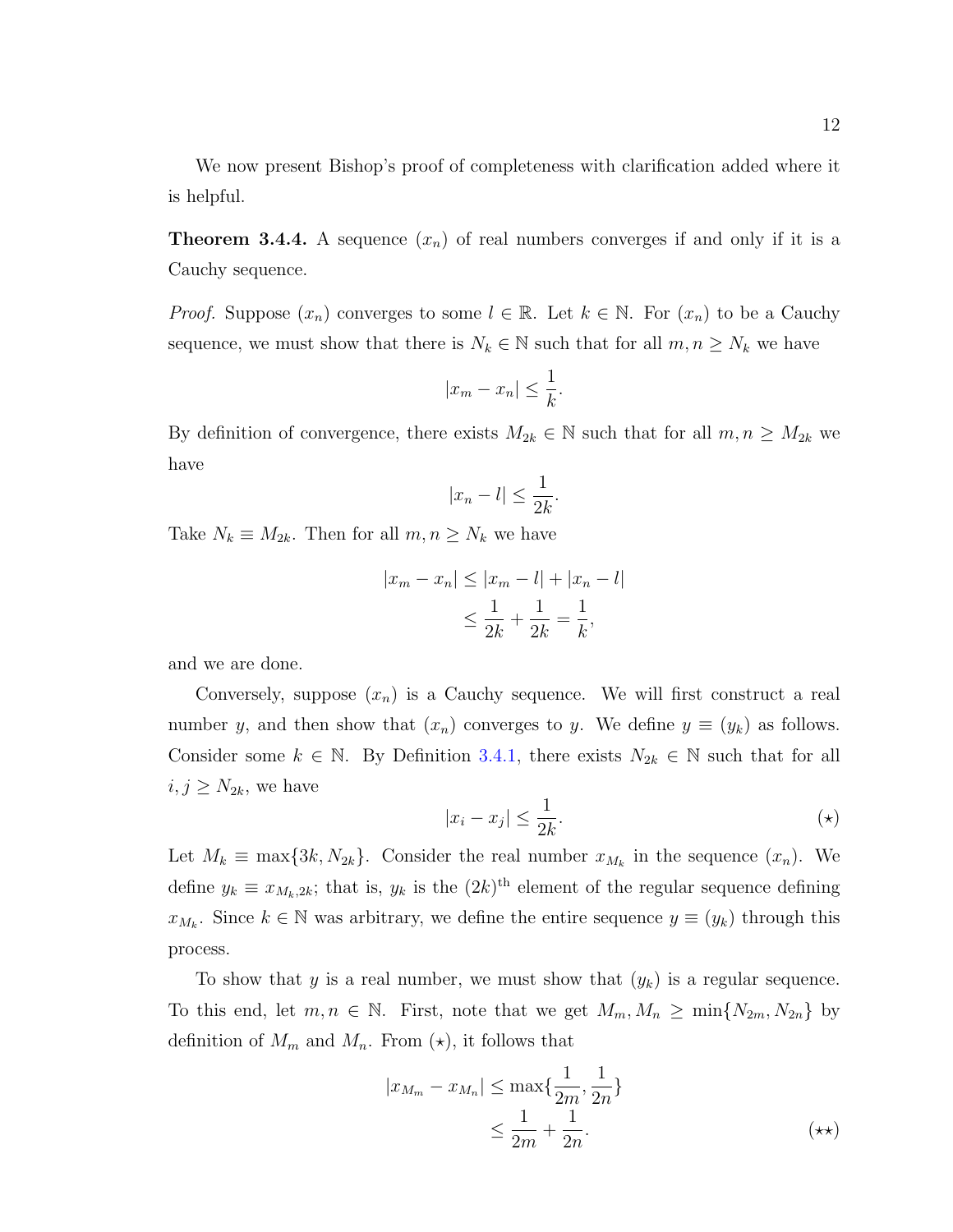By Proposition [3.4.3](#page-15-2) and  $(\star \star)$ , we have

$$
|y_m - y_n| = |x_{M_m,2m} - x_{M_n,2n}|
$$
  
\n
$$
\le |x_{M_m,2m} - x_{M_m}| + |x_{M_m} - x_{M_n}| + |x_{M_n} - x_{M_n,2n}|
$$
  
\n
$$
\le \frac{1}{2m} + (\frac{1}{2m} + \frac{1}{2n}) + \frac{1}{2n}
$$
  
\n
$$
= \frac{1}{m} + \frac{1}{n}.
$$

Since m and n were arbitrary, it follows that  $(y_k)$  is regular. Thus y is a real number.

It remains to show that  $(x_n)$  converges to y. To this end, let  $k \in \mathbb{N}$  be arbitrary. It suffices to show that for all  $n \geq M_k$  we have

$$
|y - x_n| \le \frac{1}{k}.
$$

Taking  $n \geq M_k \equiv \max\{3k, N_{2k}\}\$ , it follows that  $n \geq 3k$ ,  $M_n \geq N_{2k}$ , and  $n \geq N_{2k}$ . Since  $M_n, n \ge N_{2k}$ , we can apply ( $\star$ ). Combined with Proposition [3.4.3,](#page-15-2) we have

$$
|y - x_n| \le |y - y_n| + |y_n - x_{M_n}| + |x_{M_n} - x_n|
$$
  
=  $|y - y_n| + |x_{M_n, 2n} - x_{M_n}| + |x_{M_n} - x_n|$   
 $\le \frac{1}{n} + \frac{1}{2n} + \frac{1}{2k}$   
 $\le \frac{1}{3k} + \frac{1}{6k} + \frac{1}{2k}$   
=  $\frac{1}{k}$ ,

as desired.

Before discussing the peculiarities of Bishop's notions of Cauchyness and convergence, we must discuss the status of the axiom of choice and its weaker counterpart, the axiom of countable choice. We thus repeat and extend the comments of Douglas Bridges in [\[2,](#page-37-4) p. 13].

For our purposes, the axiom of choice  $(AoC)$  states that, for sets X and Y and a relation  $R \subseteq X \times Y$ , if for each  $x \in X$  there exists  $y \in Y$  such that  $xRy$  holds, then there is a function  $f: X \to Y$  such that for each  $x \in X$  we have  $xRf(x)$ . The axiom of countable choice (AoCC) is obtained from AoC by replacing X with  $\mathbb N$ .

By Diaconescu's theorem, AoC implies the law of the excluded middle (LEM). Thus, AoC cannot be constructively valid. However, Bishop himself seemingly states

 $\Box$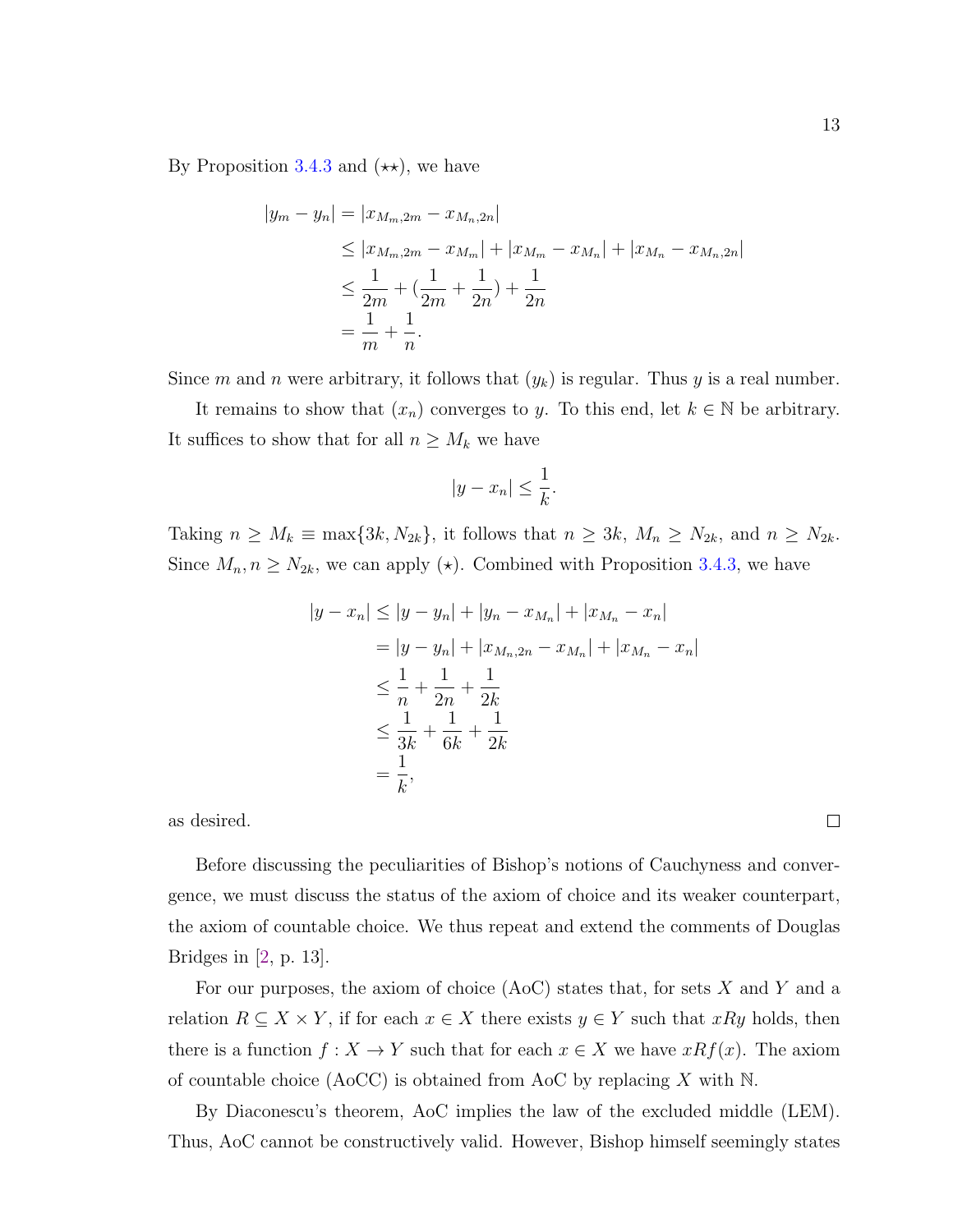otherwise, stating that "A choice function exists in constructive mathematics, because a choice is implied by the very meaning of existence" [\[2,](#page-37-4) p. 13]. Indeed, AoC is, in a weaker sense, true in Bishop's system, as is AoCC.

The key lies in Bishop's distinction between "function" and "operation", and, moreover, in what is meant by "there exists". In the classical sense of "function", the function  $f: X \to Y$  in AoC is understood to respect the extensional equality on X, and thus the classical notion of "function" is essentially equivalent to Bishop's notion. If we do not require f to be a function in Bishop's sense, and only an operation, then Diaconescu's theorem no longer applies.

This weak AoC (wAoC), where f is merely an operation, is actually provable in Bishop's system. Recall that "there exists an x such that  $P(x)$ " means that we have a pair of some x and a proof of  $P(x)$ . Thus for sets X, Y and a relation  $R \subseteq X \times Y$ , the statement "for each  $x \in X$  there is  $y \in Y$  such that  $xRy$ " literally means that there is an operation  $f: X \to Y$  such that we have  $xRf(x)$  for each  $x \in X$ , and so wAoC is one of the most trivial theorems in Bishop's system. AoCC is then a corollary of wAoC since the notion of equality of two natural numbers is intensional equality.

It turns out that AoCC is critical for R to be Cauchy complete constructively. Again analyzing "there exists", Bishop's definition of " $(x_n)$  is a Cauchy sequence" boils down to the following (the corresponding interpretation of convergence is obvious).

<span id="page-18-0"></span>**Definition 3.4.5.** A sequence of reals  $(x_n)$  is a *Cauchy sequence* if there exists a function  $N : \mathbb{N} \to \mathbb{N}$  such that, for all  $k \in \mathbb{N}$  and  $m, n \geq N(k)$  we have

$$
|x_m - x_n| \le \frac{1}{k}.
$$

Robert Lubarsky [\[8\]](#page-37-5) showed that if AoCC is invalid in some constructive settings and if there is not necessarily a function  $N : \mathbb{N} \to \mathbb{N}$  as in Definition [3.4.5](#page-18-0) (i.e., if we cannot interpret Definition [3.4.1](#page-15-1) as Definition [3.4.5\)](#page-18-0), it may be impossible to show that the reals are complete. Thus constructivizations of analysis weaker than Bishop's system tend to be untenable.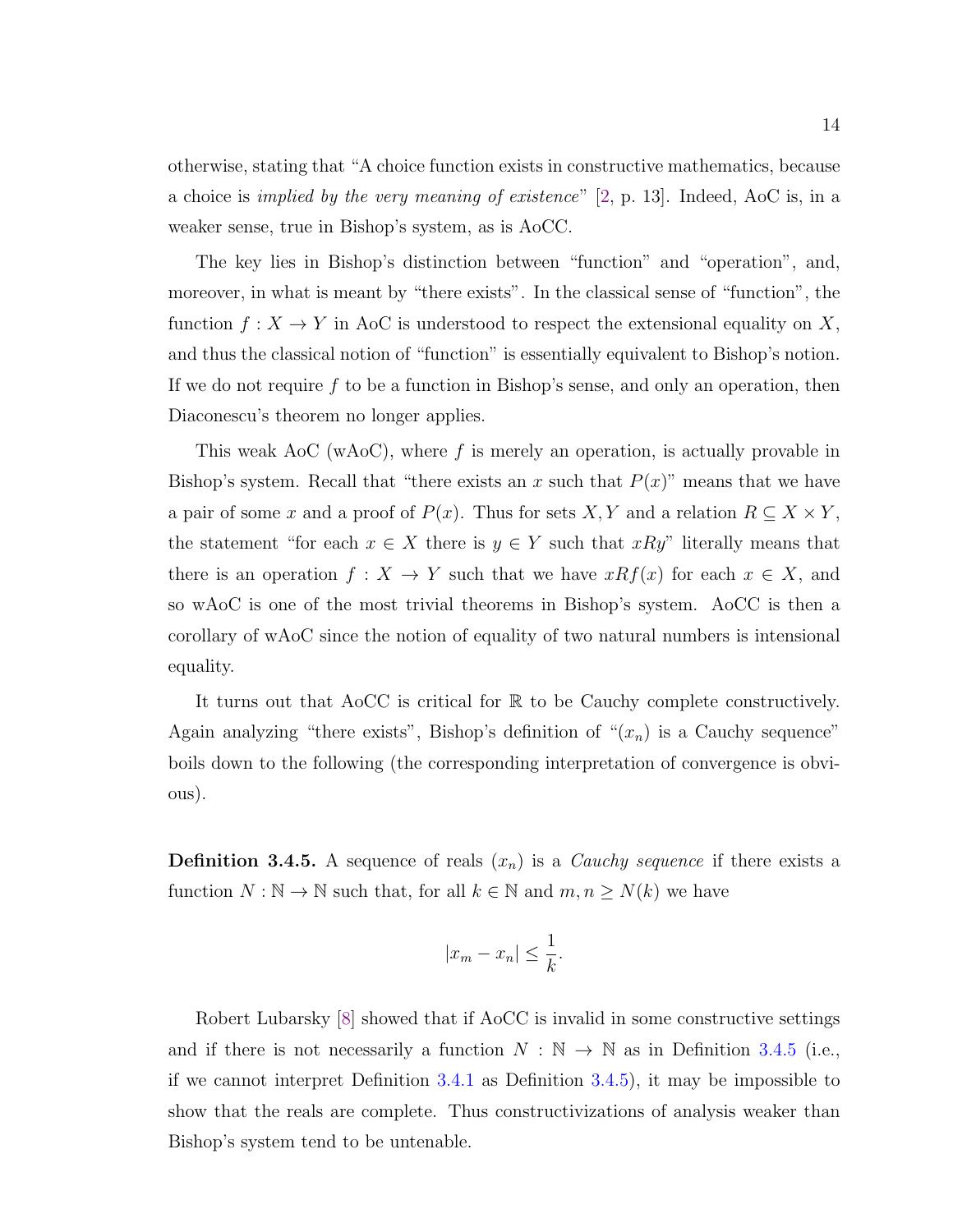# <span id="page-19-0"></span>3.5 Conclusion

While Bishop's system comes with oddities like the fact that  $\leq$  is not a total order on R, we see that constructive analysis is not as untenable as Hilbert thought. Not only does Bishop's system avoid the philosophical baggage of Brouwer's intuitionism, Bishop's continuum is quite similar to the classical continuum, satisfying uncountability, density of Q, the Archimedean property, and completeness. And most importantly, Bishop's treatment of analysis is in-depth, covering calculus, complex analysis, and beyond. But these topics and their fascinating subtleties are far outside the scope of this thesis.

Before continuing on to Agda, the reader is reminded that every numbered result in this chapter has been formally verified in my constructive analysis library [\[11\]](#page-37-2).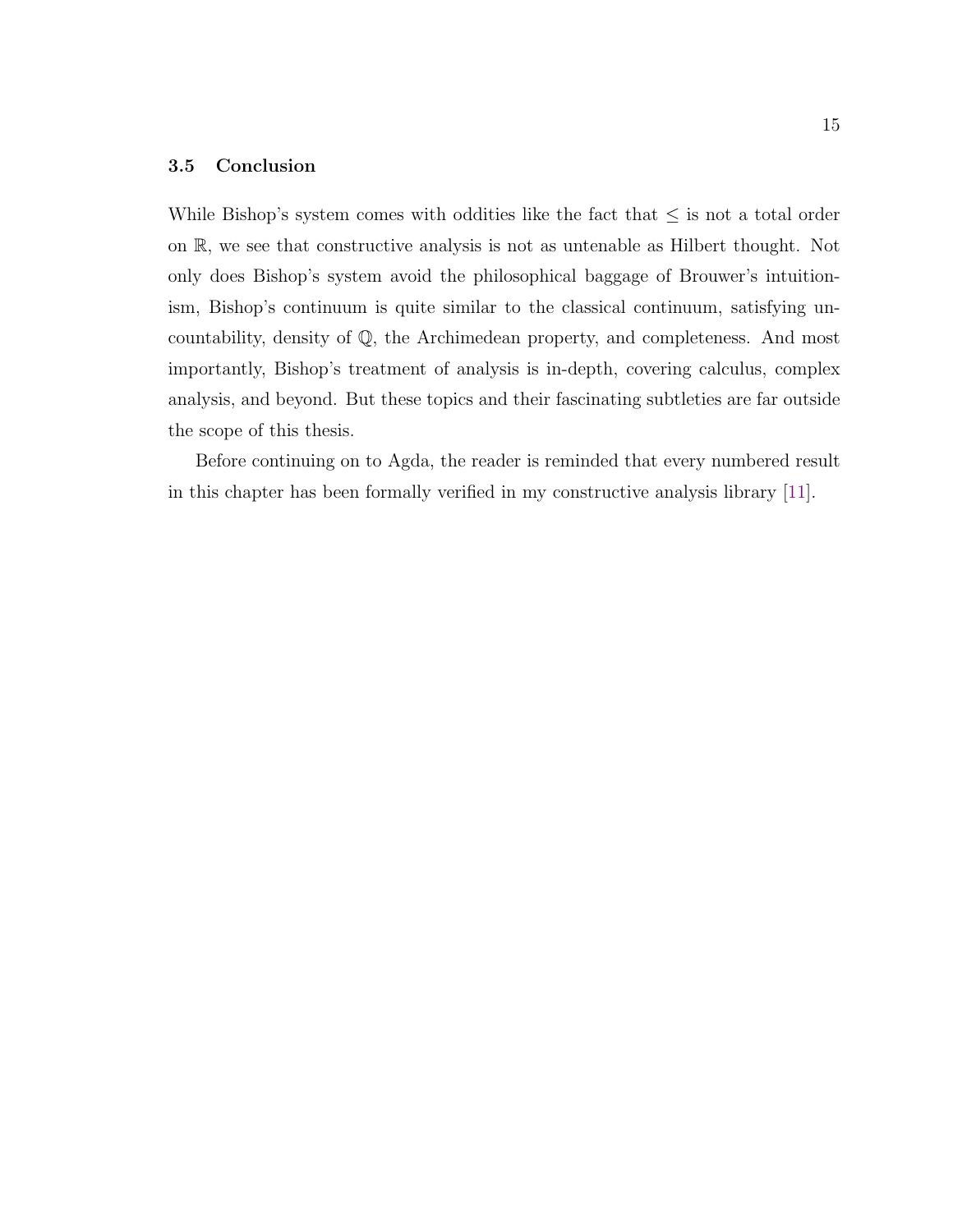# <span id="page-20-0"></span>Chapter 4

# Agda

# <span id="page-20-1"></span>4.1 Introduction

A proof assistant is a software tool for writing mathematical proofs in such a manner that a computer can verify their validity. Modern proof assistants often use a type theory powerful enough to express interesting mathematics via the Curry-Howard correspondence. Type theory is like set theory, but it is more convenient for automation. By type, we mean the types of a programming language, like "char" or "int". Mathematical propositions are expressed as types, and proofs are programs that construct a term with the proposition as its type. For example, the proposition  $P \implies Q$  is represented by the function type  $P \to Q$ . A proof of  $P \implies Q$ is then a function mapping proofs of  $P$  (i.e., terms of type  $P$ ) to proofs of  $Q$  (i.e., terms of type Q). In sum, propositions are types and proofs are programs. This is precisely the Curry-Howard correspondence. Note that it is strikingly similar to the Brouwer-Heyting-Kolmogorov interpretation of logic.

Such proof assistants usually include a programming language in which we can exploit features of computation, such as recursion and reflection, to automate portions of proofs. Three of the most prominent proof assistants are Lean, Coq, and Agda [\[10,](#page-37-6) [4,](#page-37-7) [1\]](#page-37-8). We will focus on Agda, a dependently typed functional programming language based on a type theory similar to Martin-Löf's intensional type theory. We will discuss Agda's basic use, features, and problems that a typical mathematician user may encounter. Some familiarity with the lambda calculus is assumed in this chapter, for which the reader may refer to [\[12\]](#page-37-9).

## <span id="page-20-2"></span>4.2 Definitions and Proofs in Agda

We will give a brief introduction to Agda through some examples. Agda provides plenty of helpful features for the user to define their objects and make their proofs at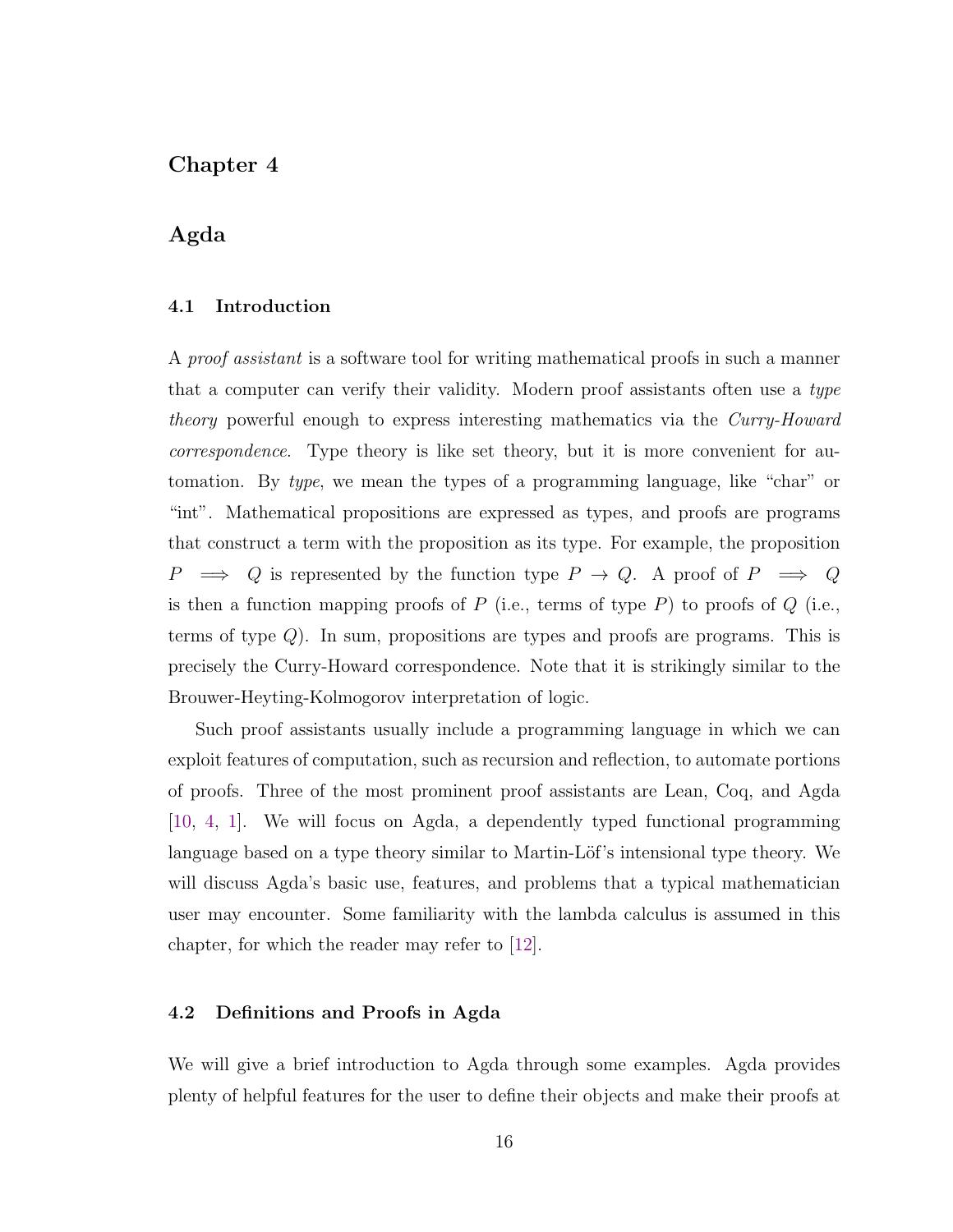least somewhat readable. We begin by defining the Peano numbers.

Definition 4.2.1. Peano axiomatized the set N of natural numbers as follows.

- 0 is a natural number.
- Whenever *n* is a natural number, so is  $suc(n)$ .
- $0 \neq succ(n)$  for all  $n \in \mathbb{N}$ .
- If  $suc(m) = suc(n)$ , then  $m = n$ .
- For any set S, if  $0 \in S$  and if for all  $n \in \mathbb{N} \cap S$  we have  $suc(n) \in S$ , then  $\mathbb{N} \subseteq S$ .

In Agda, we can concisely define the natural numbers as a data type as follows.

```
data N : Set where
   zero : N
   suc : \mathbb{N} \rightarrow \mathbb{N}
```
Note that N has type Set, indicating that the natural numbers are a set. The elements past the where keyword are the type constructors of N, indicating that zero is a natural number and that suc :  $\mathbb{N} \to \mathbb{N}$  is a function producing a natural number suc  $n : \mathbb{N}$  given  $n : \mathbb{N}$ . The data keyword indicates that the definition is inductive, meaning that the only elements of N are those built with the specified type constructors.

Typically, addition on N is defined recursively on natural numbers  $m, n \in \mathbb{N}$  as follows.

$$
0 + n = n, \text{ and}
$$

$$
suc(m) + n = suc(m + n).
$$

Since N was defined inductively, Agda allows us to recursively define addition in precisely the same way by pattern matching on the type constructors of N. Note that the definition is *curried*, meaning that instead of defining a function  $A \times B \to C$ , we define a function  $A \to (B \to C)$ . Curried definitions are the preferred style in Agda.

$$
-+_{-}: \mathbb{N} \to \mathbb{N} \to \mathbb{N}
$$
  
zero + n = n  
succ m + n = succ (m + n)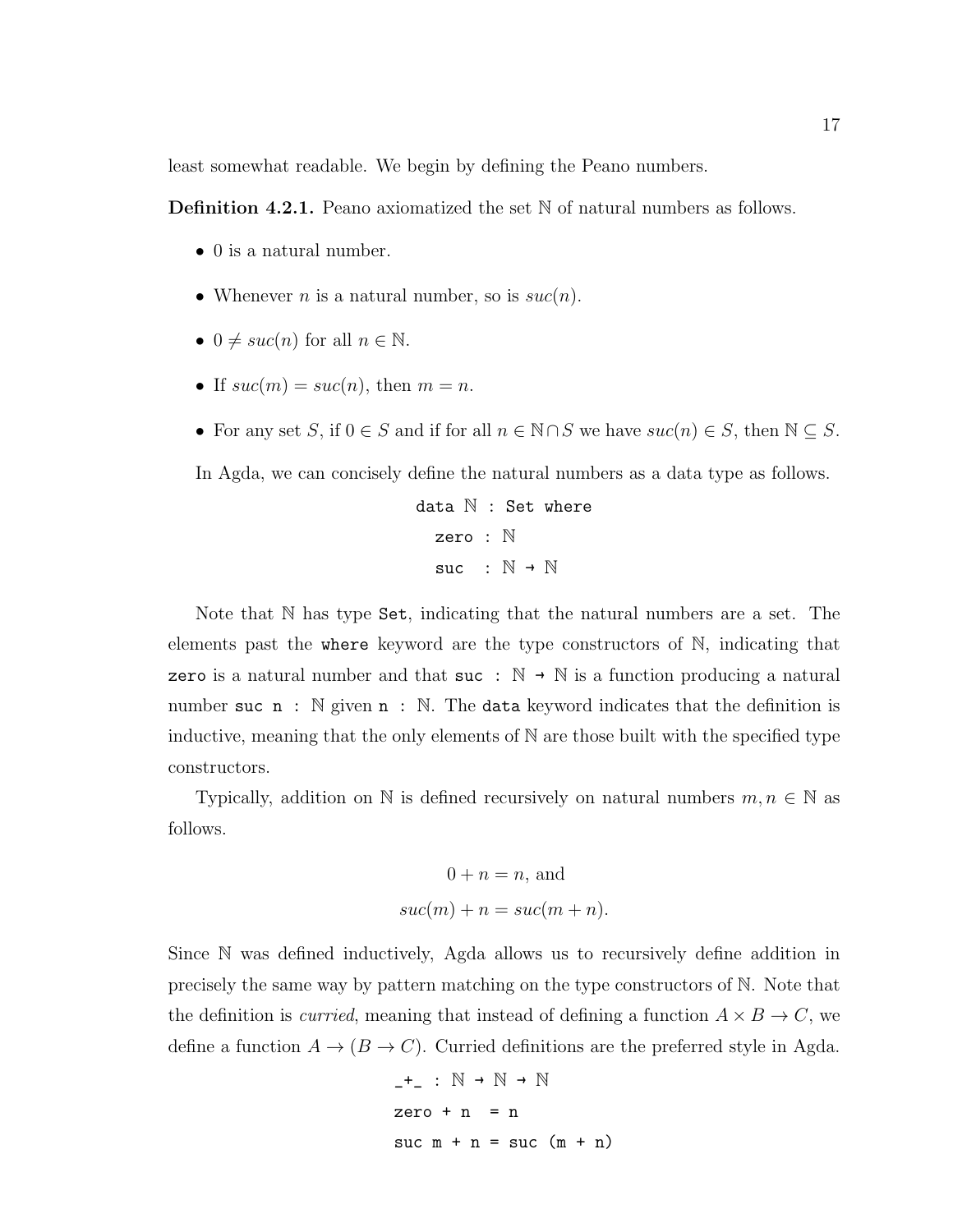To illustrate a proof, let us prove the commutativity of addition. For the sake of comparison with Agda, we first write the proof informally.

**Proposition 4.2.2.** For each  $m, n \in \mathbb{N}$ , we have  $m + n = n + m$ .

*Proof.* We proceed by induction on  $m$  and  $n$ . We consider several cases.

**Case 1.** Suppose  $m = n = 0$ . Then  $0 + 0 = 0 + 0$  holds by reflexivity.

**Case 2.** Suppose  $m = 0$ . Our induction hypothesis is that  $0 + n = n + 0$ . We must show that  $0 + succ(n) = succ(n) + 0$ . By definition of  $+$  and suc, this is equivalent to  $suc(0 + n) = suc(n + 0)$ , which follows from the induction hypothesis and the fact that suc is a function. The case where  $n = 0$  with induction hypothesis  $m+0 = 0+m$ is similar.

Case 3. Our induction hypotheses are the following:

(i) 
$$
m + suc(n) = suc(n) + m,
$$

(ii) 
$$
m + n = n + m
$$
, and

(iii) 
$$
suc(m) + n = n + suc(m).
$$

We must show that  $suc(m) + suc(n) = suc(n) + suc(m)$ . We have

| $suc(m) + suc(n) = suc(m + suc(n))$ | by definition,                                 |
|-------------------------------------|------------------------------------------------|
| $= succ(suc(n)+m)$                  | since suc is a function, by hypothesis $(i)$ , |
| $= succ(suc(n+m))$                  | by definition,                                 |
| $= succ(suc(m+n))$                  | since suc is a function, by hypothesis (ii),   |
| $= succ(suc(m)+n)$                  | by definition,                                 |
| $= succ(n+succ(m))$                 | since suc is a function, by hypothesis (iii),  |
| $= succ(n)+ succ(m)$                | by definition,                                 |

and we are done.

The proof of commutativity of addition is compactly translated into Agda. By the Curry-Howard correspondence, the statement " $\forall m, n \in \mathbb{N} \ldots m + n = n + m$ " is encoded in Agda by the following function and type.

 $\Box$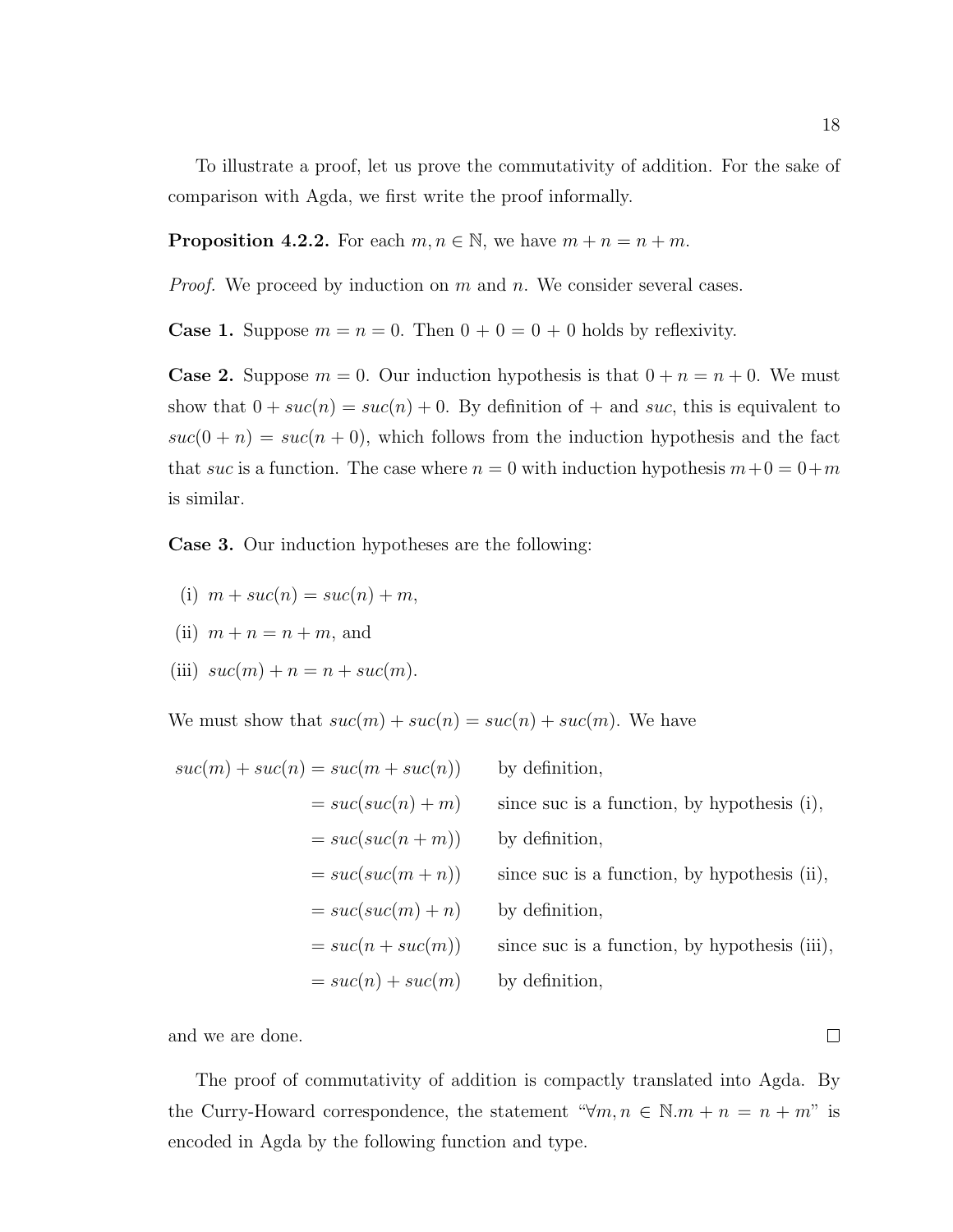## $+$ -comm :  $(m n : \mathbb{N})$   $\rightarrow$   $m + n \equiv n + m$

First, note that we represent the universal quantification over  $m$  and  $n$  by a function taking inputs m and n. The commutativity proposition regarding these inputs is the codomain of this function. Note that  $\equiv$  is used in place of  $=$ , since the symbol  $=$  is used for definitions in Agda. To prove commutativity, we recursively define +-comm on the type constructors zero and suc.

First, we simply have to prove  $0 + 0 = 0 + 0$ , which is true by reflexivity. The refl term proves reflexivity for any given term, and so we use it here to prove zero + zero  $\equiv$  zero + zero as follows.

### +-comm zero zero = refl

Next, we prove that  $0 + succ(n) = succ(n) + 0$  by defining  $\text{--comm}$  on the values zero and suc n. Note that the induction hypothesis is condensed into a recursive call to the function +-comm.

$$
\verb|+|comm zero (suc n) = cong suc (+-comm 0 n)|
$$

Agda requires a term of type zero + suc  $n \equiv$  suc  $n +$  zero. Since the term zero  $+$  suc n is definitionally equivalent to suc n and suc n  $+$  zero is definitionally equivalent to suc  $(n + zero)$ , Agda replaces these terms by their definitions automatically and requires, instead, a proof of suc  $n \equiv$  suc  $(n + zero)$ . In our informal proof, we used the fact that suc is a function. We do so in our Agda proof as well by using the cong function. We supply it our function, suc, and we then need to provide a term (or proof) of type  $n \equiv n + z$ ero as the second argument to cong. We provide the second argument via recursion, imitating the induction step in our informal proof. The proof of  $suc(m) + 0 = 0 + suc(m)$  is similar.

Finally, we show that  $suc(m) + suc(n) = suc(n) + suc(m)$ . To this end, we recursively define +-comm on the arguments suc m and suc n.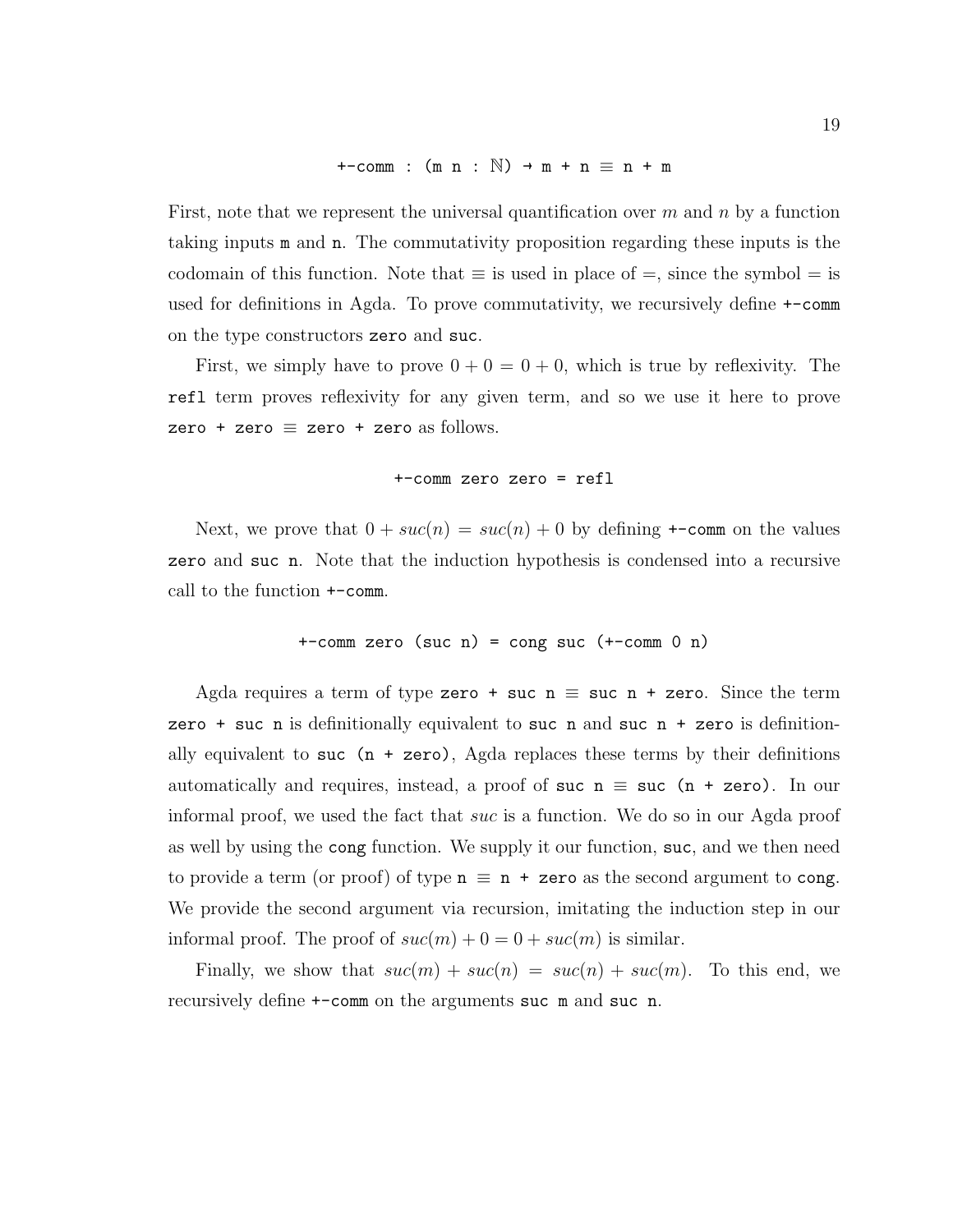```
+-comm (suc m) (suc n) = begin
  suc m + suc n = \langle ref1 \ranglesuc (m + suc n) \equiv \langle cong suc (+-comm m (suc n)) \ranglesuc (suc n + m) \equiv (refl )
  suc (suc (n + m)) \equiv \langle cong suc (cong suc
                                      (+-comm n m))suc (suc (m + n)) \equiv \langle ref1 \ranglesuc (suc m + n) \equiv < cong suc (+-comm (suc m) n) >
  suc (n + suc m) \equiv (refl )
                           \Boxsuc n + suc m
```
Thankfully, someone built an equational reasoning package in Agda. It provides a convenient and readable syntax that looks much like our informal proof. Such a proof starts with the begin keyword and ends with the QED symbol  $\Box$ , requiring various steps in between. The most notable difference is that instead of writing the equation first and the reason after, we write one side of the equation, the reason, then the other side of the equation. For instance, the step that suc  $m +$  suc  $n \equiv$  suc  $(m +$  suc n) is proved via refl, and is read, in the Agda proof, like " $suc(m) + suc(n)$ , by reflexivity, is equal to  $suc(m + suc(n))$ ".

The reader may wonder if it is necessary to apply the reflexivity steps in our equational proof. The answer is no: They may be removed, since Agda computes all terms to their definitions automatically. Our final definition of +-comm thus looks like the following.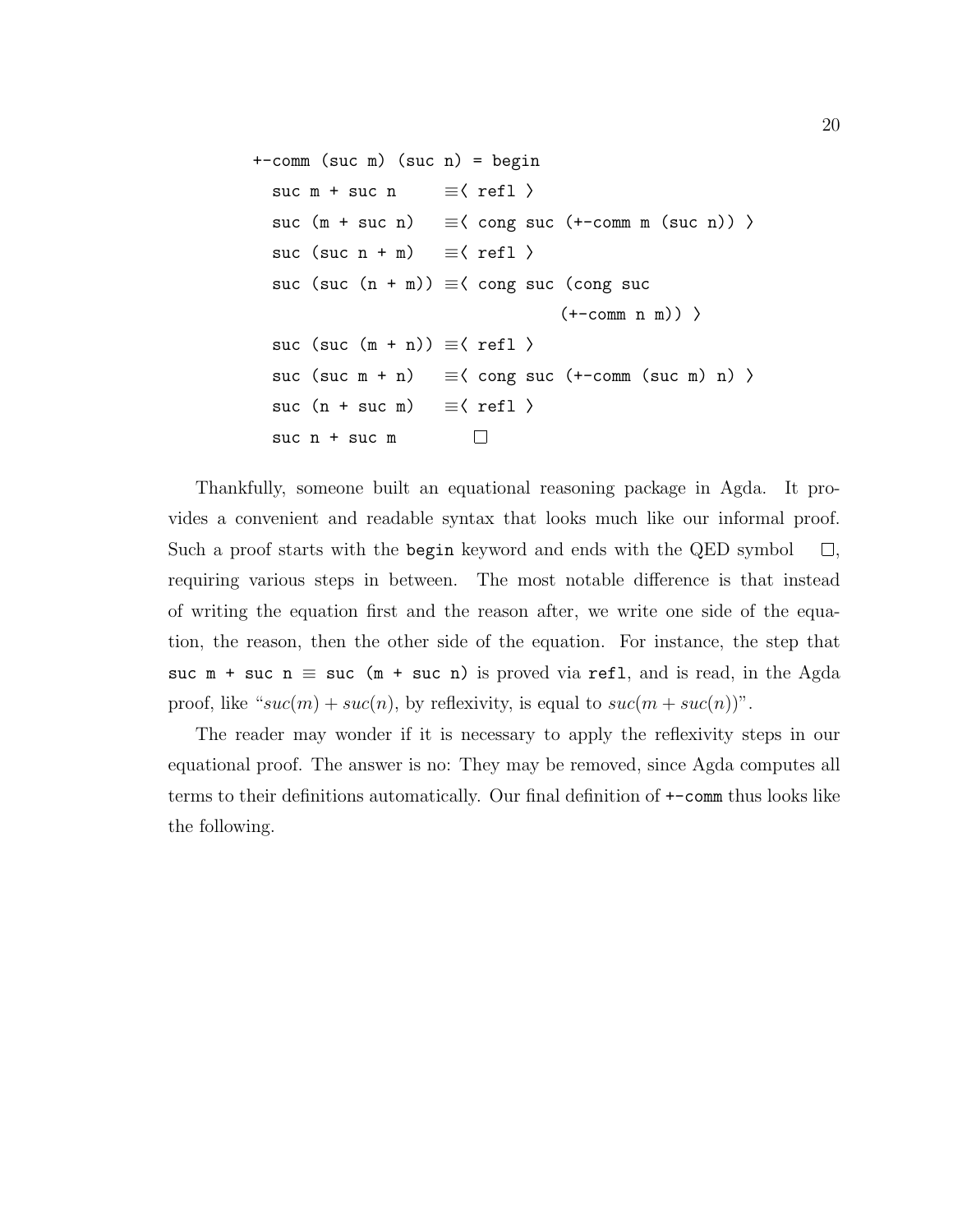```
+-comm : (m n : \mathbb{N}) \rightarrow m + n \equiv n + m+-comm zero zero = refl
+-comm zero (suc n) = cong suc (+-comm 0 n)
+-comm (suc m) zero = cong suc (+-comm m 0)
+-comm (suc m) (suc n) = begin
  suc (m + \text{succ n}) \equiv \langle cong suc (+\text{comm m} (\text{succ n}) ) \ranglesuc (suc (n + m)) \equiv \langle cong suc (cong suc
                                      (+-comm n m))suc (suc m + n) \equiv \langle cong suc (+-comm (suc m) n) \ranglesuc n + suc m
                           \Boxwhere open ≡-Reasoning
```
Lastly, we note the where open  $\equiv$ -Reasoning string. The where clause opens a new block of code local to the function being defined, which retains access to the variables and terms being used by the function (such as its parameters). Inside a where clause, we can define functions, prove lemmas, or, in this case, open the ≡-Reasoning package that lets us use the equational reasoning format shown.

The reader, perhaps noticing how often we state that "Agda reduces these terms automatically, so we prove [this other equation] instead", may wonder if the user has to mentally track what is being proved, and how horrific this must be in cases where the proofs are much more complex! Perhaps Agda's greatest feature is its interactive mode for the Emacs environment, built to solve these kinds of inconveniences. Consider the proof of  $0 + succ(n) = succ(n) + 0$ . When writing the corresponding definition of +-comm, the user may replace the right side of the definition by a hole, represented by { }.

# $+$ -comm zero (suc n) = { }

If the user clicks the hole, they have at least three options, depending on the keyboard command they enter. One, they could view the current goal in an Emacs subwindow, which is what must be proved (the subwindow also shows the variables and hypotheses the user has access to for the function they are defining). Two, they could enter a term, and by entering different commands Agda will display its type and compute its value. And three, once a term is entered and satisfies the goal, the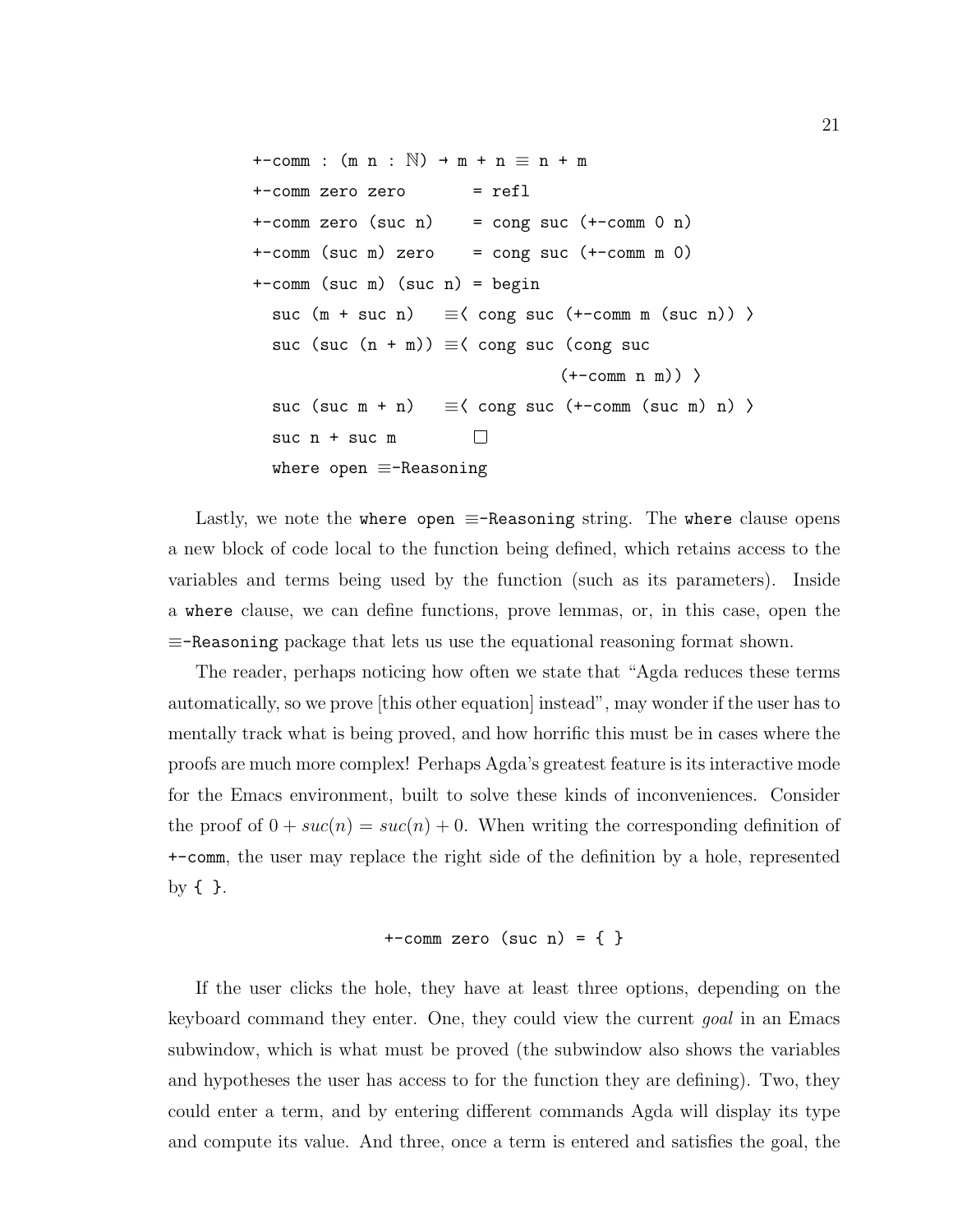hole may be *refined*, replacing the hole by the term given and completing the user's proof or definition.

There are a number of other features regarding Agda's interactive Emacs mode, but holes are perhaps the most convenient. Without them, the user would have to keep track of potentially thousands of goals and potentially massive types mentally or on paper!

The reader may wonder, "What else can Agda automate? Surely it is not just definitions!" Indeed, Agda can automate entire proofs in some cases. For instance, the Agda standard library contains a ring solver which, given a (true) ring equation, provides a proof. The precise function of the ring solver is beyond the scope of this thesis, but it essentially takes both sides of a polynomial equation, reduces them to a form called a *Horner normal form*, and checks that the forms of both sides are equal by reflexivity. Of course, the ring solver is itself programmed in Agda, so not only does Agda provide this excellent feature, it also proves its validity.

So far, we have seen basic data types, inductive proofs, the package system, and the immense amount of automation in the forms of replacing terms by their definitions, ring solvers, and holes. We have exploited the computational features of the type system, recursion, and an IDE-like environment. The vast power of Agda does not end here. For instance, the cubical Agda mode enables the use of homotopy type theory. To learn more about what Agda has to offer, please visit the course at [\[13\]](#page-38-0) and Agda's documentation at [\[1\]](#page-37-8).

### <span id="page-26-0"></span>4.3 Problems with Agda

### <span id="page-26-1"></span>4.3.1 Canonicity

We say that our type theory has *canonicity* if every term can be reduced to some canonical form (e.g., via a series of  $\beta$ -reductions applied to the term). Agda, for instance, has canonicity.

Canonical forms are extremely useful in proof assistants. Reducing two terms to their canonical forms, for instance, can help us decide if they are equal. Consider the proof that  $0 + 1$  equals  $1 + 0$ . Because Agda computes both  $0 + 1$  and  $1 + 0$  to their canonical form, 1, we can easily state that the two are equal by reflexivity. The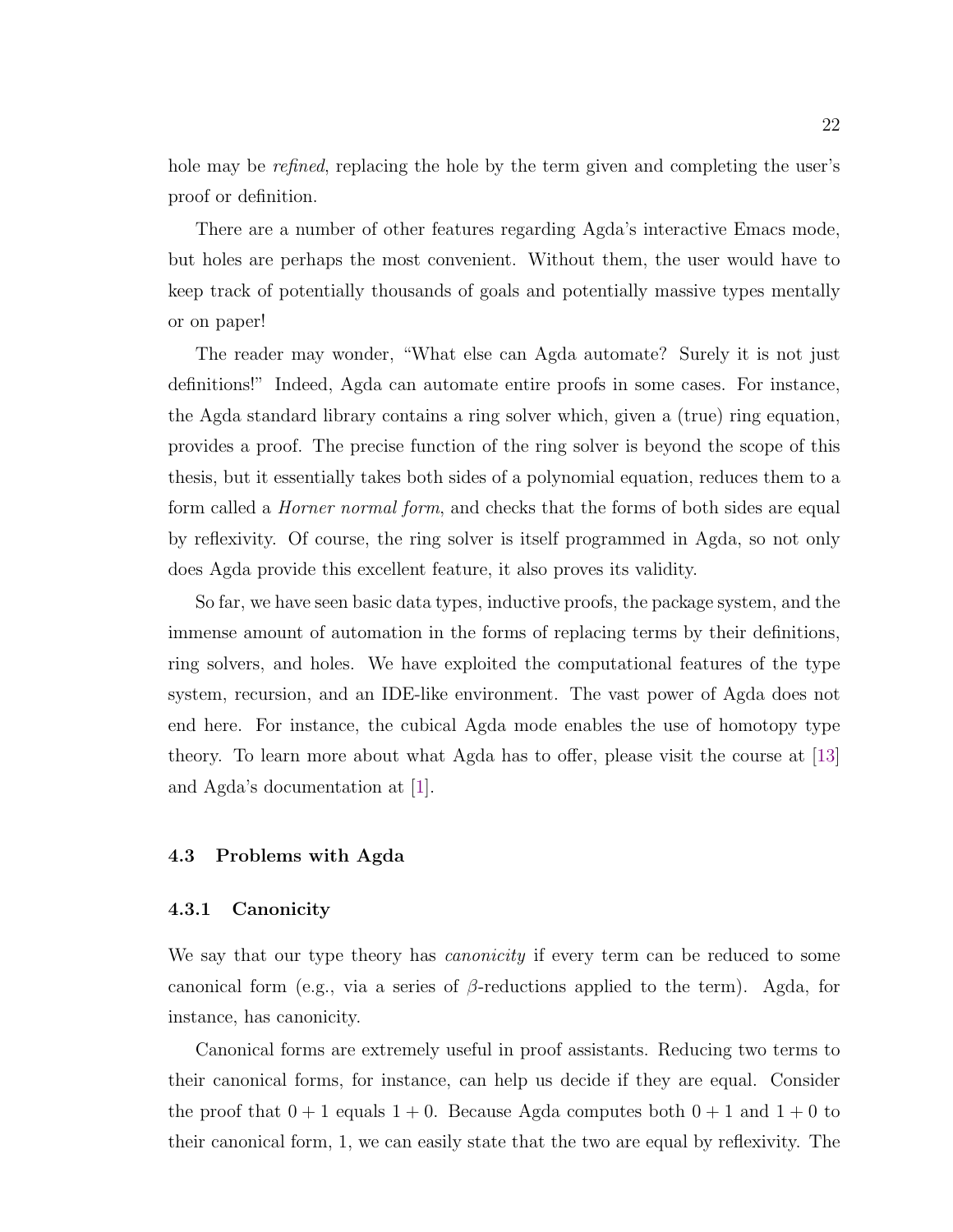ring solver also relies, to some extent, on canonicity, as it computes the two sides of an equation into their canonical forms and checks for reflexivity to decide if they are equal.

Losing canonicity can be problematic. However, it can be equally, if not more problematic to preserve canonicity entirely. Let us define a function  $f : \mathbb{R} \to \mathbb{N}$  such that

$$
f(x) = \begin{cases} 0 & \text{if } x = 0, \\ 1 & \text{if } x \neq 0. \end{cases}
$$

Since, in general, it is impossible to decide whether or not a real number  $x$  equals 0,  $f(x)$  may never be computed. Thus an equation about natural numbers involving  $f(x)$  may not reduce to a canonical form, and we may be unable to use reflexivity in a proof involving  $f(x)$ . If we decide to preserve canonicity and forbid such definitions, we naturally must abandon axioms like the law of the excluded middle (LEM). The addition of axioms, in general, will extinguish canonicity. Preservation of canonicity at all costs is thus an extreme form of constructivism.

However, the extent to which canonicity is an issue is dependent on the mathematics being done and on the programming. Mathematics that significantly relies on axioms and LEM will naturally face canonicity issues in a proof assistant. It is the point of Bishop's constructive analysis that analysts are not as bound to LEM as we may believe. For instance, we usually define the absolute value  $|x|$  of a real number  $x$  by

$$
|x| = \begin{cases} x & \text{if } x \ge 0, \\ -x & \text{if } x \not\ge 0. \end{cases}
$$

If we then wish to prove  $|x| < y$  by proving that  $x < y$  and  $-x < y$ , we need to invoke LEM to decide whether  $x \geq 0$  or  $x \not\geq 0$ . An alternative (and classically equivalent) constructive approach exists. We can easily define the maximum of real numbers  $x$ and y constructively by

$$
(\max\{x,y\})_n = \max\{x_n,y_n\}
$$

and thus define

$$
|x| = \max\{x, -x\}.
$$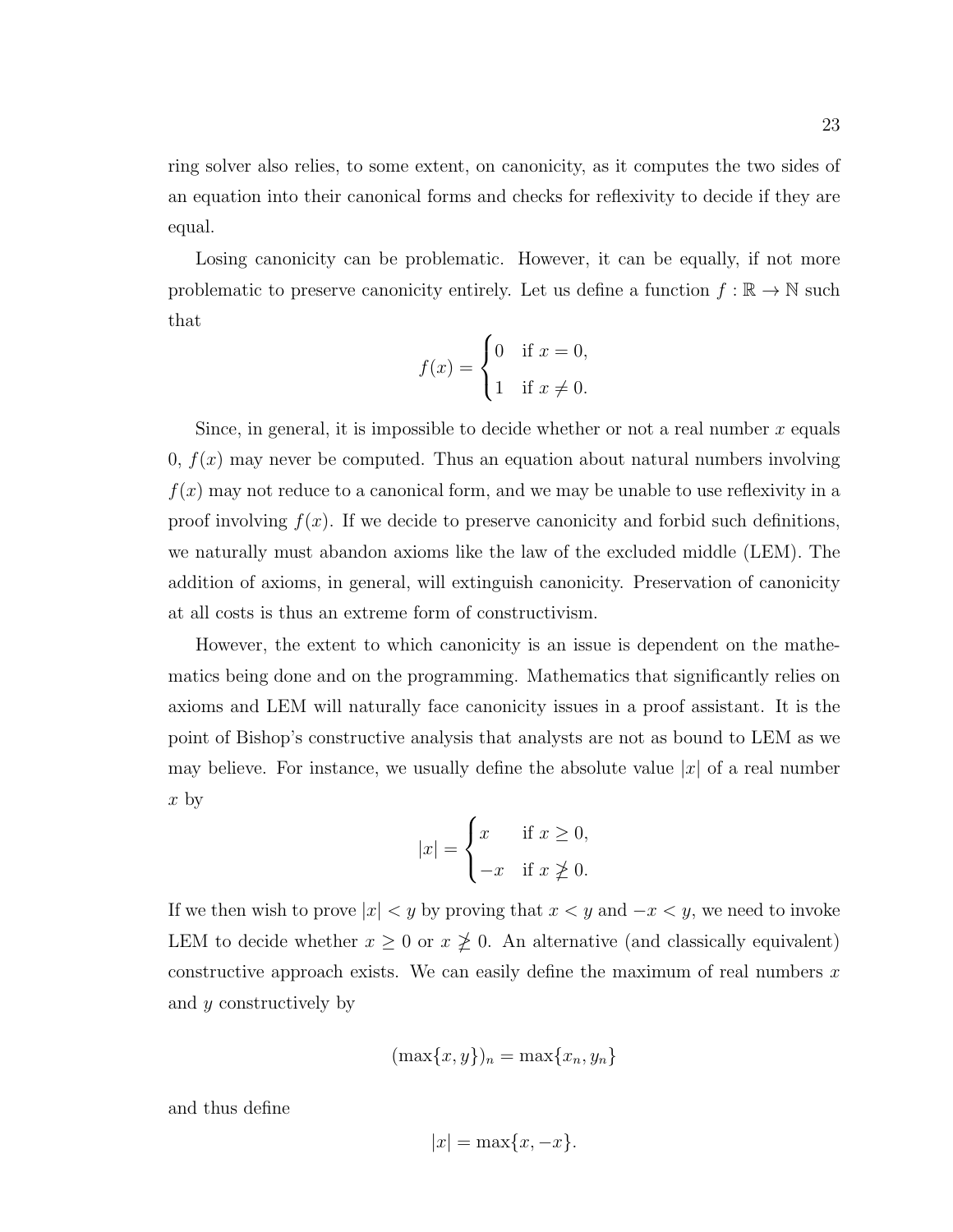Using properties of regular sequences, we can show that if  $x < y$  and  $-x < y$ , then  $|x| < y$ . This time, LEM is unneeded. Bishop details many more examples where LEM is unnecessary. Hence, canonicity issues are, to a possibly great extent, dependent upon the implementation of our mathematics.

Sometimes, it is useful to forego canonicity for reasons other than the kind of mathematics being done or the mathematician's technique. For the sake of performance, we often want our terms to *not* compute to a canonical form! For example, consider the Archimedean property. If all we care about is that some natural N greater than a fixed real number x exists, and not explicitly what  $N$  is, why waste time computing  $N$  when we can extract this information from the statement of the Archimedean property itself? There are practical cases where computing  $N$  takes days, even in our own constructive analysis library (the Archimedean property is a nuisance for performance in particular). Agda thus allows us to mark functions as abstract, meaning they will not be computed, but their types can still be used and manipulated as desired.

#### <span id="page-28-0"></span>4.3.2 Setoids and Quotient Sets

In Chapter [3.2,](#page-10-2) we noted that, in some sense, quotient sets are constructively redundant. But a user doing classical mathematics in Agda would probably like to use quotient sets. Unfortunately, adding quotient types to Agda can break canonicity. In modern proof assistants that focus more on classical mathematics, like Lean, types representing quotient sets, known as *quotient types*, are axiomatized, and canonicity is lost. Thus Agda users (and many proof assistant users in general) who wish to emulate quotients without losing canonicity typically resort to using Bishop's conception of a set, described in Chapter [3.2.](#page-10-2) For the sake of clarity, Bishop's sets are widely referred to as *setoids*. Thus, a setoid is (classically) a set equipped with an equivalence relation on its elements.

But setoids are impractical, to the extent that the proof assistant community coined the term "Setoid Hell" to refer to their use. For a given set  $S$  with an equivalence relation  $\sim$ , the quotient of S by  $\sim$  enables us to discuss equality of elements of S without referring to  $\sim$ , which is hidden behind equivalence classes. But without quotients, we need the equivalence relation  $\sim$  to discuss any meaningful notion of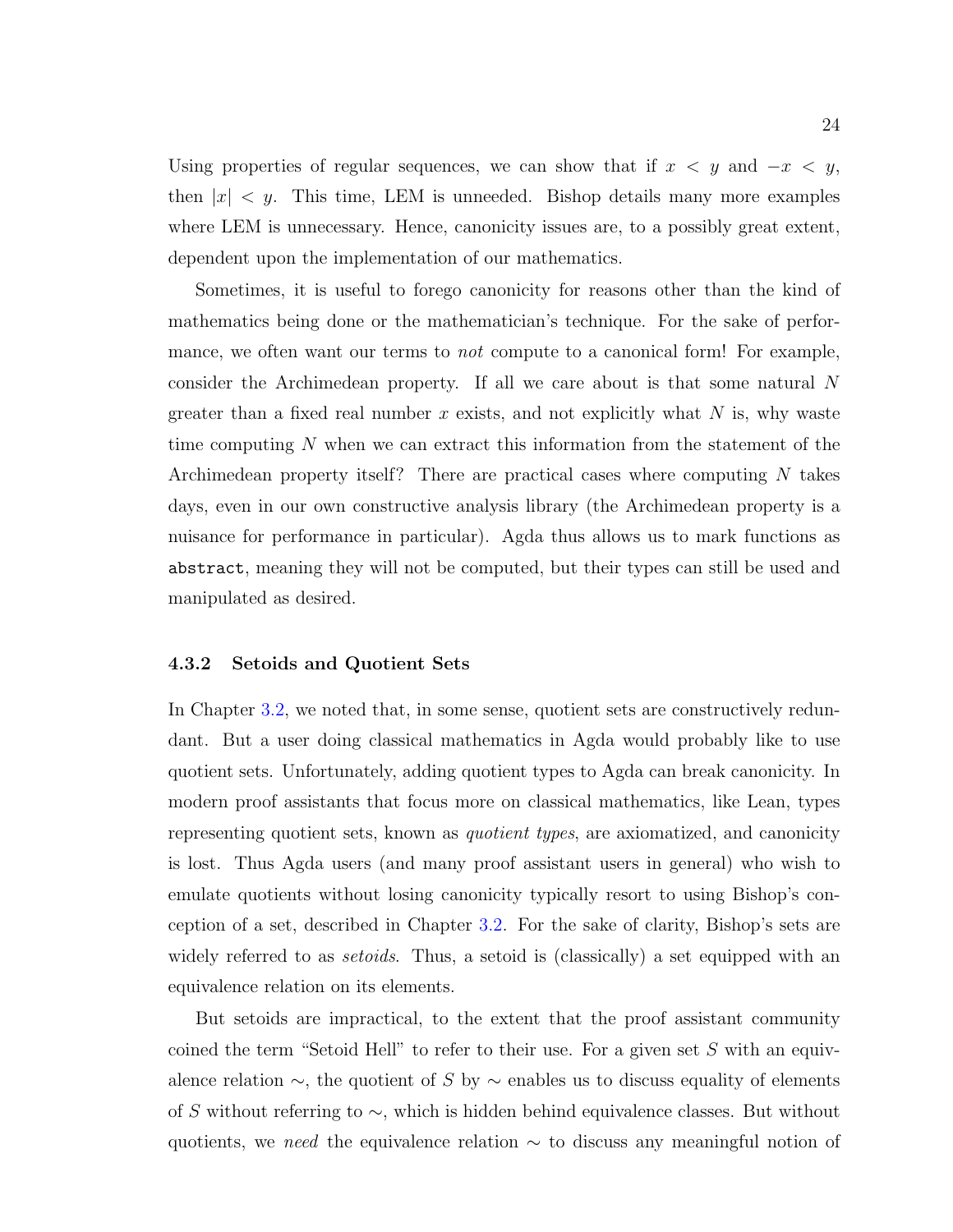equality on S. Instead of one notion of equality, we have one for each set, which is obviously quite cumbersome.

For Agda users, there is a third alternative, in which quotients can be defined without losing canonicity: cubical Agda. Homotopy type theory (HoTT), and the "univalent foundations for mathematics" in general, is an alternative foundation of mathematics formulated chiefly by the Fields medalist Vladimir Voevodsky. A description of HoTT is far beyond the scope of this thesis. Readers interested in HoTT should refer to [\[14\]](#page-38-1). Cubical Agda essentially uses HoTT, unlike normal Agda which uses a version of Martin-Löf's intensional type theory.

The version of HoTT that comes with cubical Agda can be used to represent quotients without breaking canonicity. However, swapping foundations may seem heavy-duty. Moreover, the status of HoTT as a foundation for mathematics is still debated. But at present, cubical Agda is the only way to obtain quotients while preserving canonicity.

### <span id="page-29-0"></span>4.3.3 Conclusion

The issues of canonicity and quotient types are likely to be far removed from many mathematicians' research. But anyone using Agda as a proof assistant is bound to encounter these problems eventually, on top of any issues with performance that naturally come with Agda being a programming language. Theoretical problems made practical like these show us that proof assistants are not as ready to replace LATEX as a proof assistant expert would like. But it is a testament to the usefulness and potential of proof assistants that, despite these issues, their communities and their libraries are growing quickly. For instance, the Lean proof assistant began at Microsoft Research, and the Agda standard library has a growing category theory library [\[7\]](#page-37-10). Regardless of whether or not proof assistants replace LAT<sub>EX</sub>, their use in proving otherwise unwieldy results like the four colour theorem [\[5\]](#page-37-1) shows that using a proof assistant is a useful skill, one that often lies at the intersection of programming and mathematics.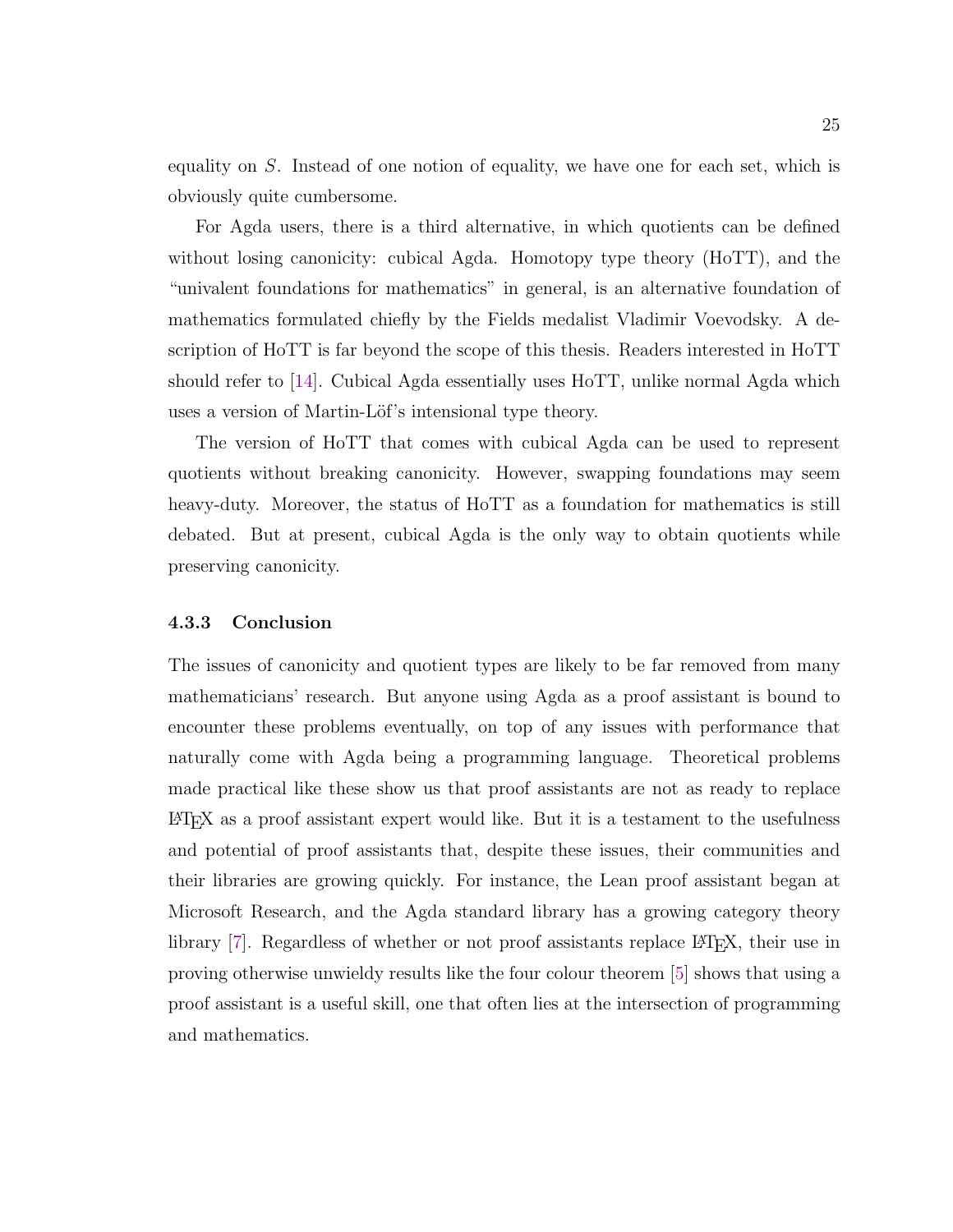# <span id="page-30-0"></span>Chapter 5

# Constructive Analysis in Agda

We will now discuss our constructive analysis library in Agda. From Bishop and Bridges' Constructive Analysis, we have completed sections 2 and 3 of Chapter 2 (save a couple of minor exceptions), thus covering the real numbers and their basic properties (including uncountability), and results regarding sequences and series (such as Cauchy completeness and tests for convergence). Some work on the following section, covering continuity, was also done. Finally, a plethora of lemmas, corollaries, theorems, and propositions not present in *Constructive Analysis* were proved. Many were required to prove results from *Constructive Analysis* but were not given in the book, while others helped automate portions of proofs or improved performance. The library can be found at [\[11\]](#page-37-2). The exact list of files is as follows.

| File Name            | File Description                                           |
|----------------------|------------------------------------------------------------|
| ExtraProperties.agda | A collection of extra properties about naturals, integers, |
|                      | and rationals that were useful in the rest of the library. |
| NonReflective.agda   | The base ring solver file.                                 |
| NonReflectiveQ.agda  | The ring solver instantiated for the rational numbers.     |
| NonReflectiveZ.agda  | The ring solver instantiated for the integers.             |
| Real.agda            | Definition of the real numbers, arithmetic operations,     |
|                      | and ordering.                                              |
| RealProperties.agda  | Properties of the real numbers, like arithmetic proper-    |
|                      | ties and the density of the rationals.                     |
| Inverse.agda         | The definition of the multiplicative inverse and a number  |
|                      | of its properties.                                         |
| Uncountability.agda  | The proof that the continuum is uncountable.               |
| Sequence.agda        | Definitions and properties regarding sequences and se-     |
|                      | ries, including results like the algebraic limit theorem   |
|                      | and Cauchy completeness.                                   |
| MetricBase.agda      | Some work on defining metric spaces. Incomplete.           |
| Continuity.agda      | Some work on the definitions and properties of continu-    |
|                      | ity. Incomplete.                                           |

Table 5.1: Agda files in the library.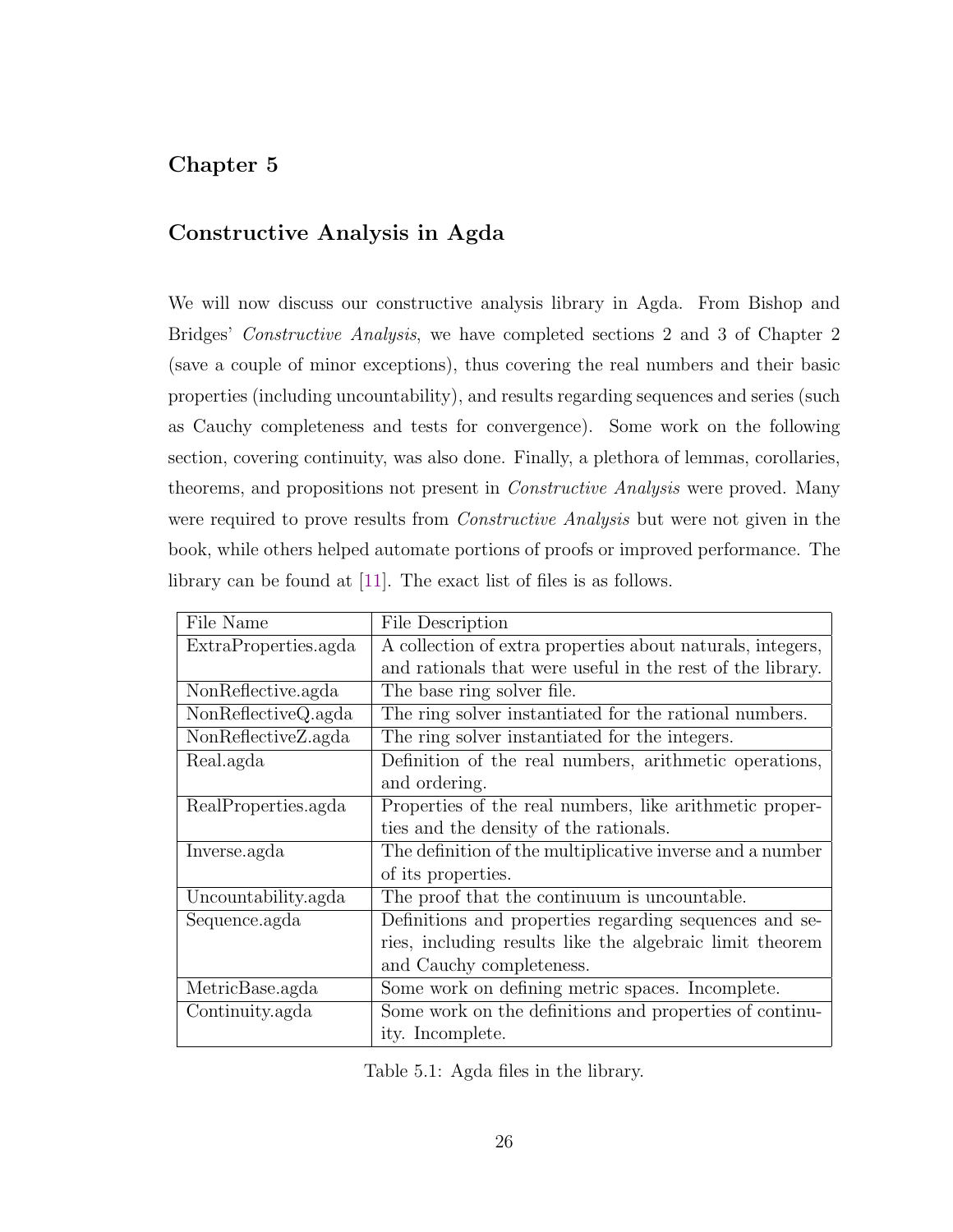## <span id="page-31-0"></span>5.1 Why Constructive Analysis?

Readers with little or no experience in Agda may wonder why someone would formalize results from constructive analysis. There are two distinct questions: One, why analysis? And two, why constructive analysis?

I selected analysis because there is very little analysis in Agda. Agda users tend to be varying kinds of computer scientists, algebraists, and programmers. The mathematics they usually focus on, like category theory, requires little or no analysis. Hence, analysis is ignored.

I chose Bishop's constructive blend of analysis mainly for convenience. Recall the problems with axioms and canonicity in Agda. Classical analysis is highly reliant on non-constructive axioms. Thus classical analysis does not fit into the highly constructive setting of Agda as neatly as constructive analysis. If constructive analysis cannot be formalized in Agda, there is no hope for classical analysis!

#### <span id="page-31-1"></span>5.2 What Libraries Do We Need?

Considering that Bishop's reals are defined as regular sequences of rational numbers, we obviously need integers and rational numbers. On top of these, we need some logic and basic automation tools for simple proofs. Conveniently, everything we needed was already present in the Agda standard library.

While the Agda standard library, at the time of writing, lacks analysis (and real numbers in general), it is rich in logic, integers, rational numbers, and various tools to automate the proofs of statements about each of these topics. The Brouwer-Heyting-Kolmogorov interpretation is native to Agda, and many other tools of logic are implemented by fellow Agda users in its standard library. The basic theory of functions and relations is spelled out richly. The integers are implemented rather nicely as an extension of the natural numbers (as previously defined) and their most important basic properties are proved and ready for use. Of course, as already mentioned in Section [4.2,](#page-20-2) the ring solver is available for automating the proof of valid ring equations.

On the other hand, there are two versions of the rational numbers in the Agda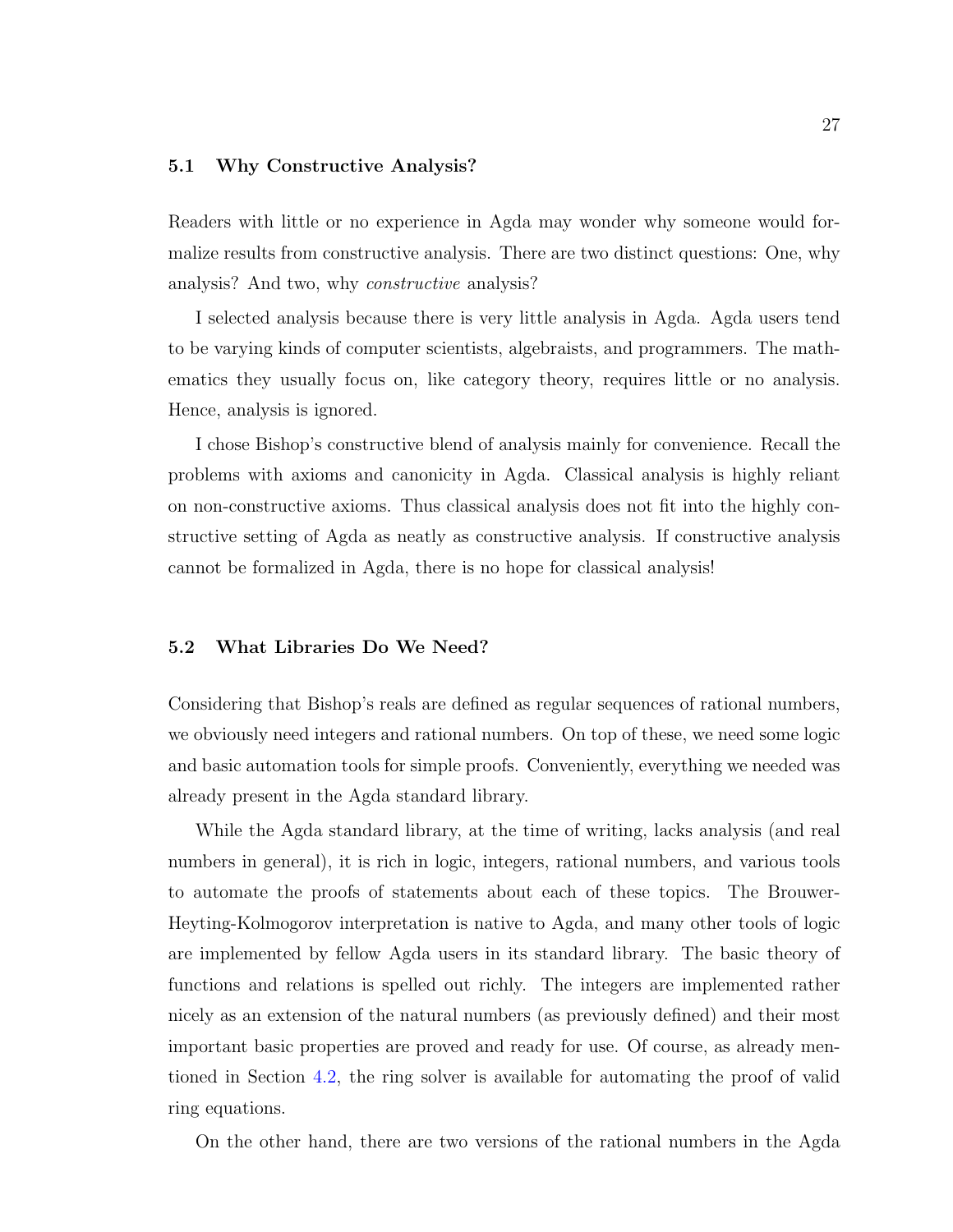standard library. The normalized rationals require that the numerator and denominator be coprime, while the *unnormalized* rationals do not. Requiring that the numerator and denominator be coprime can place a large proof burden on the user. It is rare in informal mathematics, let alone formalized mathematics, to write a fraction with its numerator and denominator coprime. The normalized rationals thus include a function to automatically reduce a fraction to such a form. But this process can be computationally expensive. The normalized rationals are thus inefficient for our purposes. Hence, we use the unnormalized rationals.

With all of this, along with all of the Agda standard library's syntactic sugar, it was easy to start working on Bishop's constructive analysis right away.

## <span id="page-32-0"></span>5.3 The Real Numbers and Software Engineering

We now turn to the definition of the real numbers in Agda. In particular, we will discuss some software engineering used to improve their usability and the library's overall performance.

We note that the definition of a Bishop real number and equality on Bishop reals was first formalized in Agda by Martin Lundfall [\[9\]](#page-37-11). However, Lundfall's library only proved some very basic results, up to the fact that the Bishop's definition of real number equality is an equivalence relation. Our library, as previously mentioned, is much more extensive. We thus compare and contrast the engineering behind my implementation of Bishop's reals and Lundfall's implementation.

Recall that a real number, in Bishop's sense, is a pair consisting of a sequence of rationals and a proof that the sequence is regular. To represent this pairing in Agda, we use a record type.

```
record \mathbb R : Set where
   constructor mkR
   field
      seq : \mathbb{N} \rightarrow \mathbb{O}^ureg : (m n : N) {m\neq0 : m \neq0} {n\neq0 : n \neq0} →
               \mathbb{Q}. seq m \mathbb{Q}. - seq n \mathbb{Q}. \leq(+ 1 / m) {m\neq0} \mathbb{Q}. + (+ 1 / n) {n\neq0}
```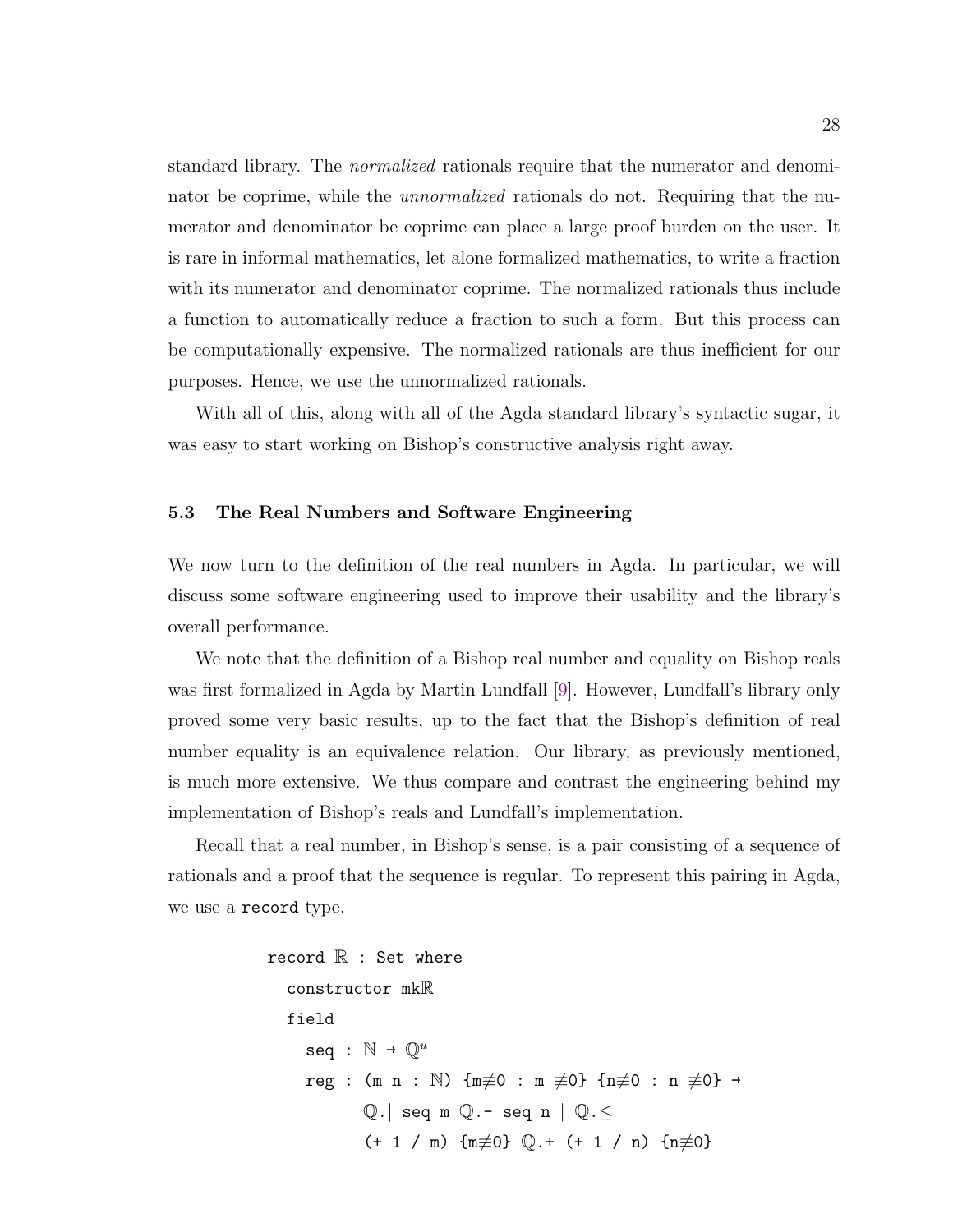Note that this defines a set called  $\mathbb{R}$ . Real numbers have fields (like how a Java object has field variables) called seq and reg, which represent a sequence of rationals and a proof that the sequence is regular, respectively. For convenience, a constructor mkR is provided, so that a real number with sequence  $\mathbf{x} \mathbf{s} : \mathbb{N} \to \mathbb{Q}^u$  and proof of regularity P may be constructed by writing  $m k \mathbb{R}$  xs P.

We note that  $\mathbb{Q}^u$  represents the type of unnormalized rational numbers, as previously defined. To use, for instance, addition of rational numbers in the type of reg, we write  $\mathbb{Q}.$ . The  $\mathbb{Q}$ . represents that we are using rational number addition, not real number addition. Unfortunately, we could not overload the addition operator to write just + for each kind of addition. The same goes for the other arithmetic operators.

We note a subtlety in the type corresponding to regularity. Rational numbers require denominators to be nonzero, so for each denominator, we must provide a proof that it is nonzero. Thus for the natural number m we must provide a proof m≢0 : m ≢0 that it is not nonzero. The curly braces in  $\{m\neq 0$  : m  $\neq 0\}$  represent that the proof that **m** is nonzero is *implicit*. Agda will attempt to automatically prove implicit parameters. Indeed, since the natural numbers are recursively defined and a natural number is nonzero when it is of the form suc n, Agda will immediately recognize any natural number written in this form as nonzero. Thus, Agda does not require the user to provide this proof when writing reg on natural numbers of the form suc n. This also means that when writing a fraction  $+1$  / m as above, we need not supply the proof that **m** is nonzero if it is written in the form suc **n**. We only needed to supply the proof that m was nonzero in the regularity type because m does not compute to a form suc **n** in the type given.

The regularity type in Lundfall's definition did not require proofs that the naturals m and n are nonzero. Lundfall's solution was to write suc m and suc n in the denominators instead of m and n [\[9,](#page-37-11) p. 10]. As a result, Lundfall's definition looks somewhat cleaner.

Initially, we used the same strategy as Lundfall. But we found that given natural numbers of the form k that were not definitionally equivalent to a natural number of the form suc n but were nonetheless nonzero, it was difficult to write the fraction of  $+ 1$  / k instead of  $+ 1$  / (suc k). This required a lot of additional work with a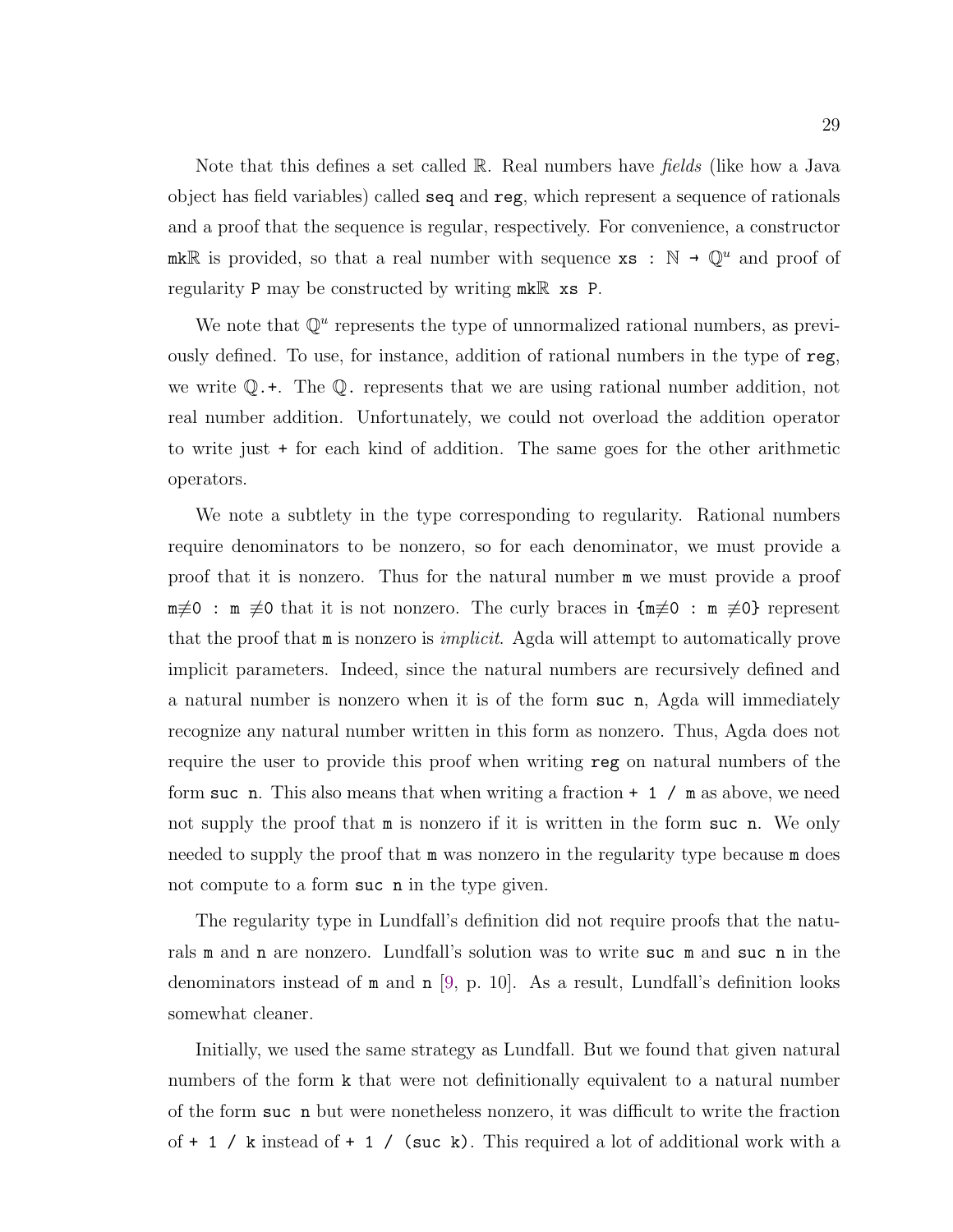predecessor function, the result of which was not definitionally equivalent to  $+1$  / k. Thus, Lundfall's strategy was more difficult to use in practice.

Equality of real numbers is defined as a dependent data type, where the type constructor  $*\simeq*$  can be used to construct a proof of  $x \simeq y$ .

data \_>\_ : Rel ℝ Level-zero where  
\n
$$
*\simeq *
$$
 : {x y : ℝ} → ((n : ℕ) {n≠0 : n ≠0} →  
\nQ. | seq x n Q.- seq y n | Q. ≤ (+ 2 / n) {n≠0}) →  
\n $x \simeq y$ 

First, we note that the type Rel R Level.zero simply means that equality of real numbers is a relation on  $\mathbb R$ . Next, note that the real numbers x and y are implicit when calling the type constructor  $*\simeq*$ . Given the proof that  $|x_n - y_n| \leq \frac{2}{n}$ , which is also a parameter of  $*\simeq$ , along with the given goal (that we must prove  $x \simeq y$ ), Agda can deduce what it needs to write for the x and y parameters. Thus they are left implicit.

Lundfall's equality was not implemented as a data type. Instead, the type  $x \approx y$ was defined to be the proposition that  $|x_n - y_n| \leq \frac{2}{n}$  for all  $n \in \mathbb{N}$ , as follows [\[9,](#page-37-11) p. 10].

$$
\begin{array}{l}\n\tilde{\neg} \cong \bot : \text{Rel } \mathbb{R} \text{ Level}.\text{zero} \\
x \simeq y = (n : \mathbb{N}) \rightarrow \\
\mathbb{Q}.| \text{ seq } x \text{ n } \mathbb{Q}. \neg \text{ seq } y \text{ n } | \mathbb{Q}. \leq + 2 / (\text{succ n})\n\end{array}
$$

There is the noted issue that the denominator of  $\frac{2}{n}$  is written as suc n. But more importantly, this definition is unfriendly towards implicit real number arguments. The function that proves reflexivity of equality is called  $\simeq$ -refl. With our definition, given any real number x and the goal  $x \approx x$ , we can write just  $\simeq$ -refl to prove  $x \approx x$ , thus leaving the argument x implicit. With Lundfall's definition, this is impossible. We must write the x argument, thus writing  $\simeq$ -refl  $\{x\}$ . This is a technical issue regarding dependent types defined as a data type (i.e., using the data keyword) and defining types in the style of Lundfall. We will not go into the details, but being unable to leave x implicit becomes extremely problematic when using the ring solver for the real numbers. Like our definition of the reals, our definition of equality is easier to use and is more maintainable in practice, even if the definition itself looks a little more complex.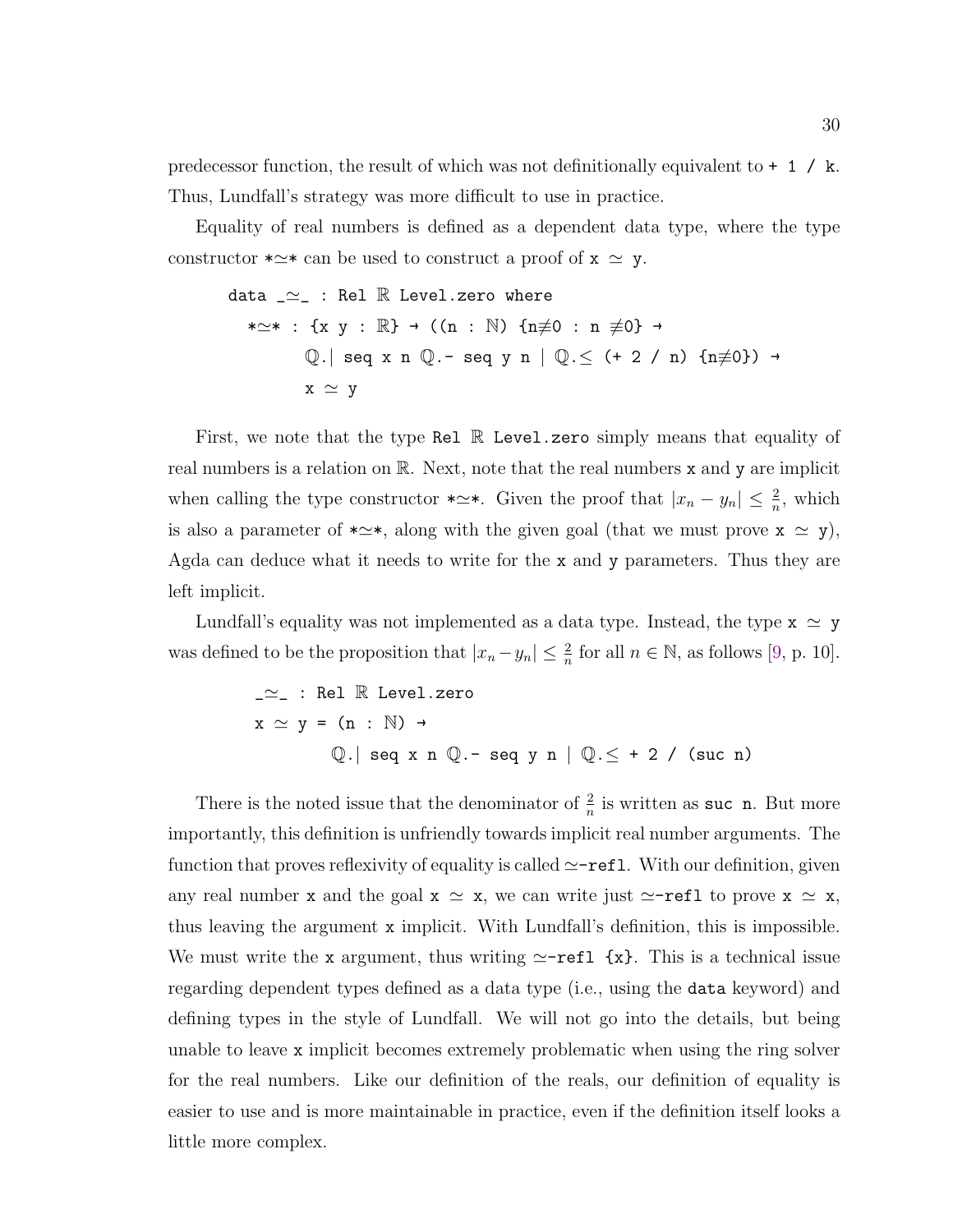When it comes to properties of the real numbers, such as the Archimedean property, my Agda formalization usually provides a normal and a "fast" version. For instance, the normal version of the Archimedean property is written archimedean-R, and the fast version is written fast-archimedean-R. The fast version is marked as abstract, which, as mentioned in Section [4.3.1,](#page-26-1) allows the user to manipulate the type of the marked function (corresponding to the Archimedean property, in this instance) without computing the function. This is a significant performance boost. On a Macbook Pro 2021 with an M1 Pro and 16GB of RAM, the library takes around a minute to typecheck when marking functions, like fast-archimedean-R, as abstract. Without marking them abstract, it takes several hours.

We have thus discussed some of the software engineering behind our library. There were many more decisions and problems similar to those we have discussed. But it would be far outside the scope of this thesis to discuss them all.

### <span id="page-35-0"></span>5.4 Future Work

A quick glance at [\[2\]](#page-37-4) will show the reader that our library, at the time of writing, only covers somewhere between thirty and forty pages out of over four hundred. Thus, there is plenty of work to be done! Most importantly, the theories of differentiation and integration of functions of a real variable must be completed.

There is also plenty of refactoring to do, as there is with any library. In particular, there is a lot of notation that was introduced later on in the project or modified that must be added to older work.

It may be interesting to modify the library to work in cubical Agda. However, there are definitions of the real numbers in homotopy type theory that are preferable to Bishop's, so such a project may ultimately be pointless.

The ring solver was immensely useful in this project. We wonder if a general inequality solver could be built. At the moment, every time the triangle inequality is used it must be directly cited, never left implicit or automatically used. Of course, analysts often implicitly use the triangle inequality in sequence with a number of other inequalities. Such an inequality solver would be immensely useful.

It is interesting to note that a general inequality solver exists in the Lean proof assistant [\[10\]](#page-37-6). Known as the linarith function or "tactic", it assumes that the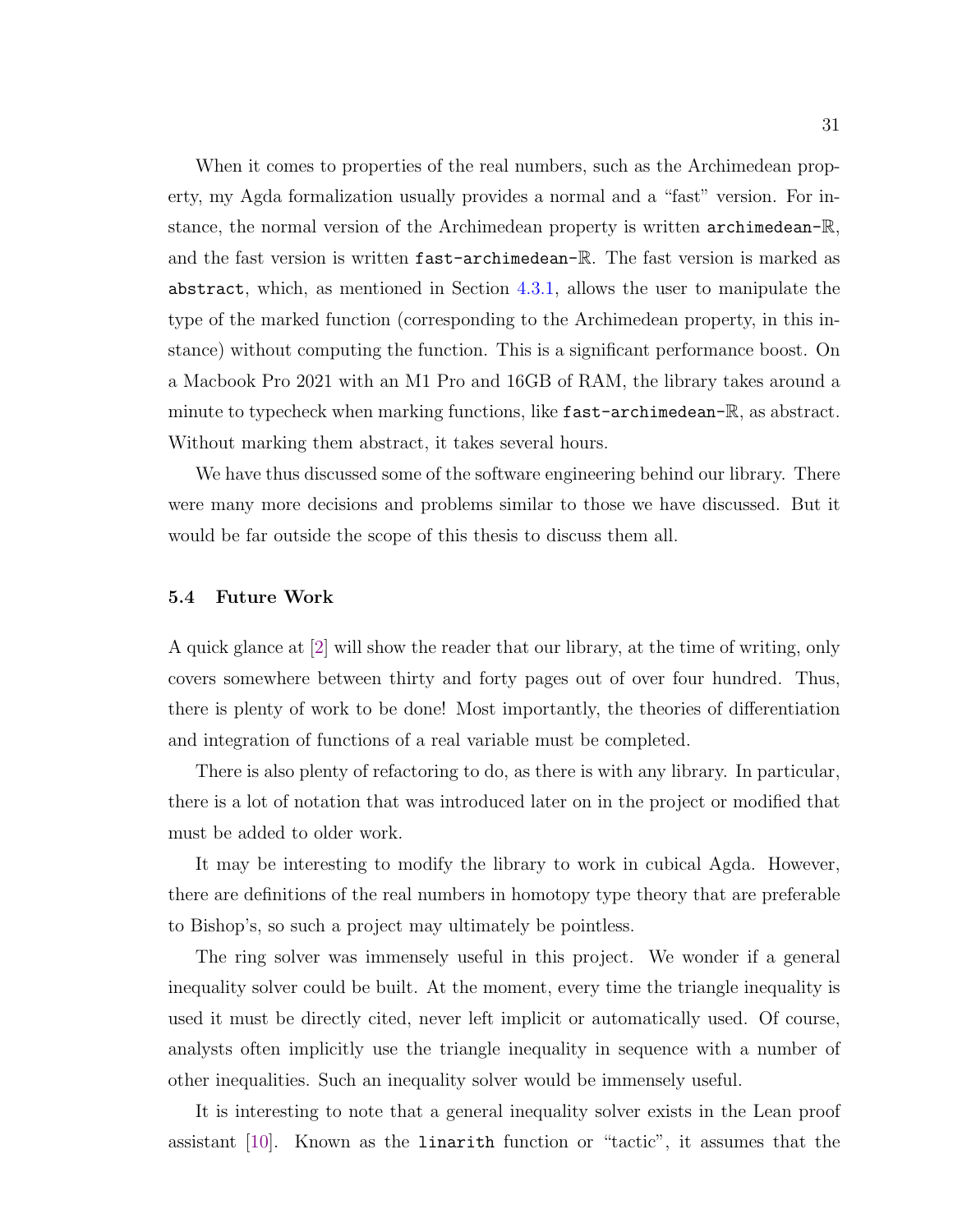inequality to be proved is false and checks if it contradicts a true proposition in the context (e.g., a hypothesis). Obviously, the strategy of linarith will not work constructively. We do not know if a constructive strategy exists. It is interesting that constructivism may, in some sense, be antithetical to computation in this case.

Finally, now that a constructive theory of real numbers has been successfully implemented, it is high time for a classical theory of real numbers to be implemented. The extent to which problems like canonicity affect the classical reals should be studied, since it may make classical analysis in Agda untenable. Such a study may only be valuable to Agda's designers, since the Lean standard library contains virtually everything from undergraduate classical analysis along with a number of useful solvers (like linarith) [\[3\]](#page-37-12). Once a classical analysis library is complete in Agda, it would be worth comparing it to the Lean implementation to see which is more maintainable and efficient, since proofs in each language tend to look extremely different, even if their content is the same. It may be deeply interesting to try and implement many of Lean's solvers in Agda, thus comparing their metaprogramming capabilities. It will be interesting to see how these two major proof assistants compete in the future.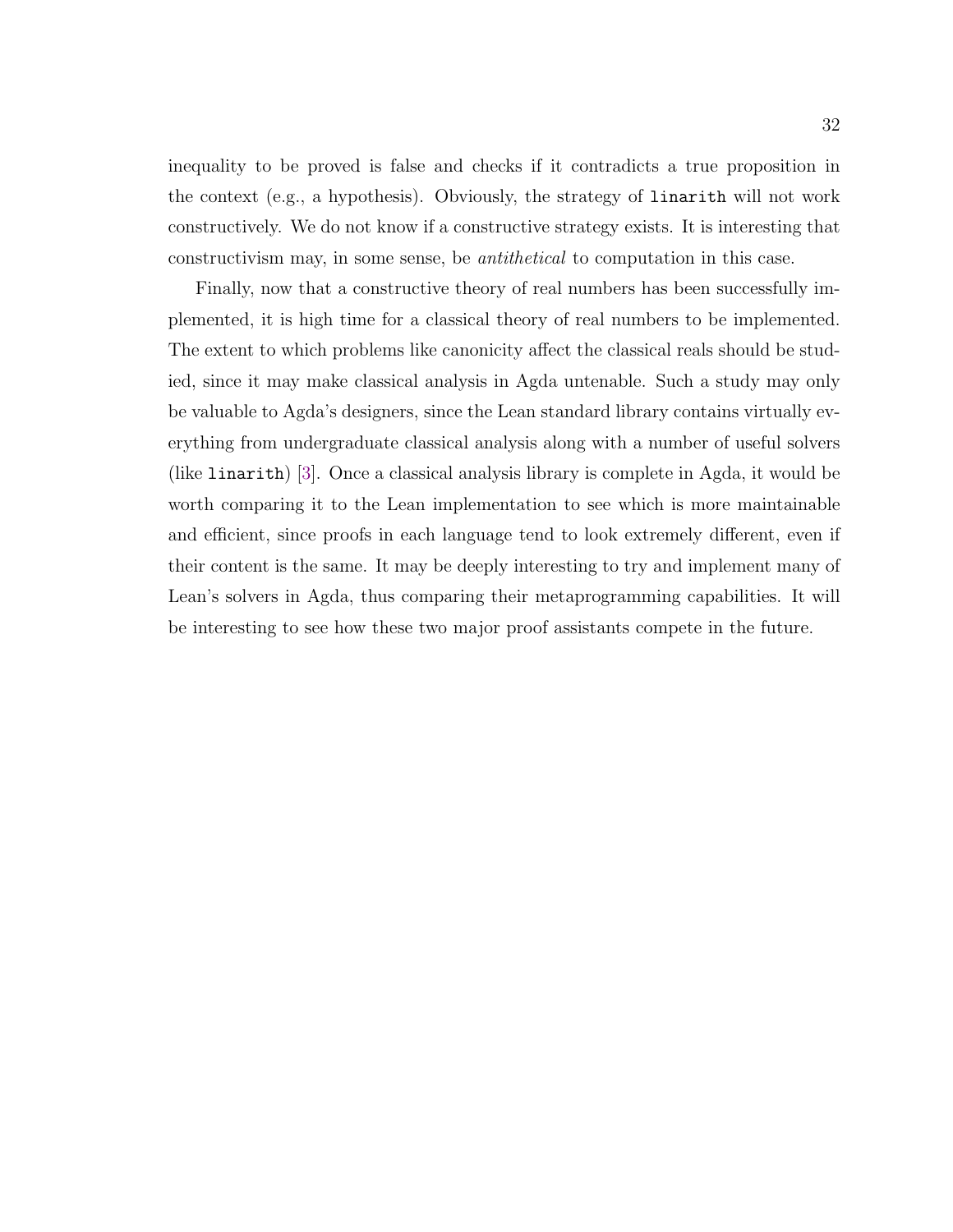# <span id="page-37-0"></span>Bibliography

- <span id="page-37-8"></span>[1] Agda Documentation. Available from: <https://agda.readthedocs.io/>. Accessed: Apr. 10, 2022.
- <span id="page-37-4"></span>[2] E. Bishop and D. S. Bridges, Constructive Analysis. Comprehensive Studies in Mathematics, vol. 279. Springer, 1985.
- <span id="page-37-12"></span>[3] K. Buzzard, What Maths is in Lean? Blog post, Xena Project, Sep. 30, 2020. Available from: [https://xenaproject.wordpress.com/what-maths-is](https://xenaproject.wordpress.com/what-maths-is-in-lean/)[in-lean/](https://xenaproject.wordpress.com/what-maths-is-in-lean/). Accessed: Apr. 10, 2022.
- <span id="page-37-7"></span>[4] The Coq Proof Assistant. Available from: <https://coq.inria.fr/>. Accessed: Apr. 10, 2022.
- <span id="page-37-1"></span> $[5]$  G. Gonthier. Formal proof — the four color theorem. Notices of the American Mathematical Society, 55(11):1382–1393, 2008.
- <span id="page-37-3"></span>[6] J. van Heijenoort, From Frege to Gödel: A Source Book in Mathematical Logic. Harvard University Press, 2002.
- <span id="page-37-10"></span>[7] J. Z. Hu and J. Carette, Formalizing category theory in Agda, In: Proceedings of the 10th ACM SIGPLAN International Conference on Certified Programs and Proofs, pp. 327–342, Association for Computing Machinery, 2021.
- <span id="page-37-5"></span>[8] R. S. Lubarsky, On the Cauchy completeness of the constructive Cauchy reals, Electronic Notes in Theoretical Computer Science, 167:225–254, 2007.
- <span id="page-37-11"></span>[9] M. Lundfall, Formalizing Real Numbers in Agda. Manuscript, 2015. Available from: [https://wcl.cs.rpi.edu/pilots/library/papers/TAGGED/4211-](https://wcl.cs.rpi.edu/pilots/library/papers/TAGGED/4211-Lundfall (2015) - Formalizing Real Numbers in Agda.pdf) [Lundfall \(2015\) - Formalizing Real Numbers in Agda.pdf](https://wcl.cs.rpi.edu/pilots/library/papers/TAGGED/4211-Lundfall (2015) - Formalizing Real Numbers in Agda.pdf). Accessed: Apr. 10, 2022.
- <span id="page-37-6"></span>[10] L. de Moura, S. Ullrich. The Lean 4 Theorem Prover and Programming Language. In: Proceedings of the 28th International Conference on Automated Deduction (CADE 28), Pittsburgh, U.S.A., Springer Lecture Notes in Computer Science 12699, pp. 625–635, 2021.
- <span id="page-37-2"></span>[11] Z. Murray, Constructive Analysis in Agda. Agda code, Apr. 2022. Available from: [https://github.com/z-murray/honours-project-constructive](https://github.com/z-murray/honours-project-constructive-analysis-in-agda)[analysis-in-agda](https://github.com/z-murray/honours-project-constructive-analysis-in-agda).
- <span id="page-37-9"></span>[12] R. Nederpelt and H. Geuvers, Type Theory and Formal Proof: An Introduction. Cambridge University Press, 2014.